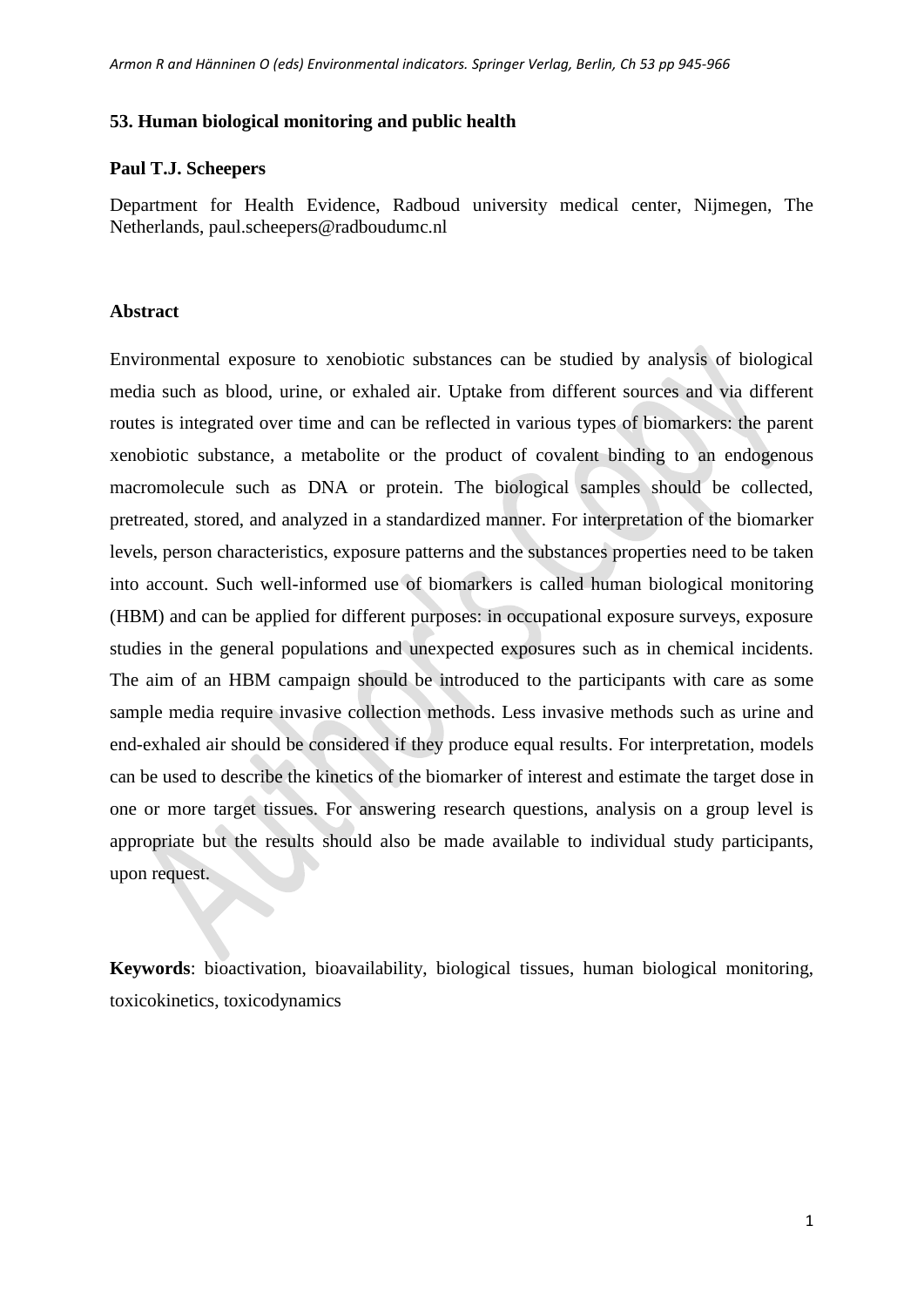# **53. 1 INTRODUCTION**

This chapter describes the use of biomarkers in a public health context and also indicates that this wider scope of applications of biomarkers requires much more than just the analytical challenge of determining the concentration of the substance of interest in a body tissue.

In healthcare, biomarkers are often used for diagnostic and prognostic purposes in clinical practice. Outside the hospital biomarkers are often used to study interactions of humans with xenobiotic factors from the environment. The most important difference with clinical biomarkers is that for environmental exposure and public health purposes an association with the exterior risk factors should be verifiable. The most straightforward method to achieve this is the measurement of xenobiotic substances in human tissues. In 2009 in the Zamfara region in Nigeria, 460 children died of what was assumed to be an epidemic of malaria. Blood analysis confirmed that the neurological symptoms of surviving children could be attributed to lead intoxication from exposure to lead-containing dust released during gold mining (Bartrem et al, 2013). There are many more applications of the concept of biomarkers in the public health setting as will be discussed below.

In the context of public health applications, a single biomarker level is meaningless without additional data that can support interpretation of the biomarker level (Scheepers, 2005). Each data point should be annotated with the proper contextual information that involves the person characteristics of the study subject and information on the exposure pattern. The determination of a biomarker level including this additional arrangement is described in the concept of human biological monitoring (HBM) or biomonitoring. A definition of this term was earlier postulated (Scheepers et al, 2011): The standardized and repeated systematic collection, pretreatment, storage, and analysis of body tissues in order to assess the internal dose of a xenobiotic substance by analysis of the parent substance and/or a product of biotransformation. In other words: biomonitoring is the application of biomarkers in a welldesigned campaign or program aimed at answering a research question related to the impact of xenobiotic exposures on health in the general population or any specific sub population or individual.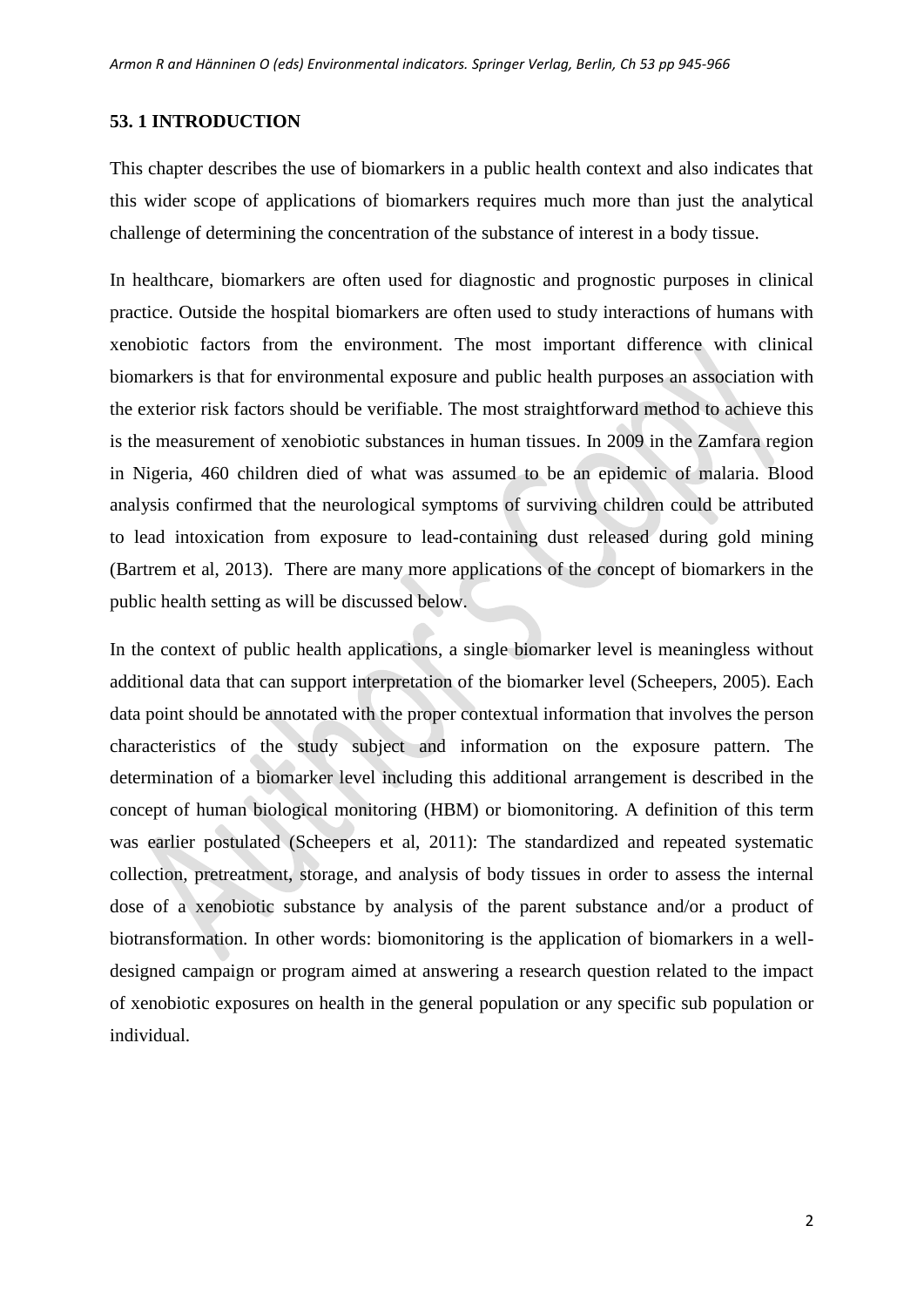# **53.2 TERMINOLOGY AND CLASSIFICATION OF BIOMARKERS**

Biomarkers can be classified in many ways. A classification earlier proposed by Zielhuis and Henderson uses three main categories: biomarkers of exposure, biomarkers of susceptibility and biomarkers of effect (Zielhuis and Henderson, 1996). Examples of each of these types of biomarkers are presented in Table 53.1. Biomarkers of exposure are providing information on the uptake and systemic availability of a xenobiotic substance by representing the level of this xenobiotic substance or a product of biotransformation in the circulation.

Biomarkers of susceptibility represent parameters that reflect a person characteristic that are inherited and may also be acquired and modify the toxicokinetics and/or toxicodynamics of a xenobiotic (see section 53.4 for more details). Such biomarkers usually reflect factors that modify toxicokinetics such as bioactivation or detoxification and that can explain why a susceptible person may respond to an exposure whereas other subjects (exposed to a similar dose) do not show a response. In this way, a high activity of a bioactivating system or a low activity of a detoxifying step in metabolism may result in a higher susceptibility of an individual within an exposed population. Biomarkers of effect are a comprehensive group of markers of biochemical activity, physiological response, or effect. Most markers of effect reflect responses of a reversible nature that do not result in lesions that can be interpreted as 'adverse.' These biomarker are not necessarily good predictors of the probability of a disease to occur. There are also early indicators of a potential adverse effect that are considered biologically significant. On a population level, such effect biomarkers may explain a higher incidence or prevalence of a disease. For cancer, some biomarkers of cytogenetic damage such as chromosome aberrations have been demonstrated to be useful predictors of cancer in population-based studies (Hagmar et al, 1994; Norppa et al, 2006). Some biomarkers are not easily placed in one of the three aforementioned categories. An example is the addition product to DNA (DNA-adduct). Qualitatively, it supports a role of a particular substance in a target tissue. A good example is the DNA-adduct of benz[a]pyrene diolepoxide that supports a role of polycyclic aromatic hydrocarbons as a risk factor for lung cancer in active smoking (Garner et al, 1988). Finding this adduct in target tissue where a significant biological event is anticipated is a much stronger indication of a possible adverse outcome than just the presence of a parent xenobiotic substance in a target tissue. It demonstrates that the substance was taken up and distributed to that particular tissue. In addition, it demonstrates that the substance was bio-activated to produce a reactive intermediate capable of forming a covalent bond to a biomolecule with a critical role in human physiology. As DNA is a critical cell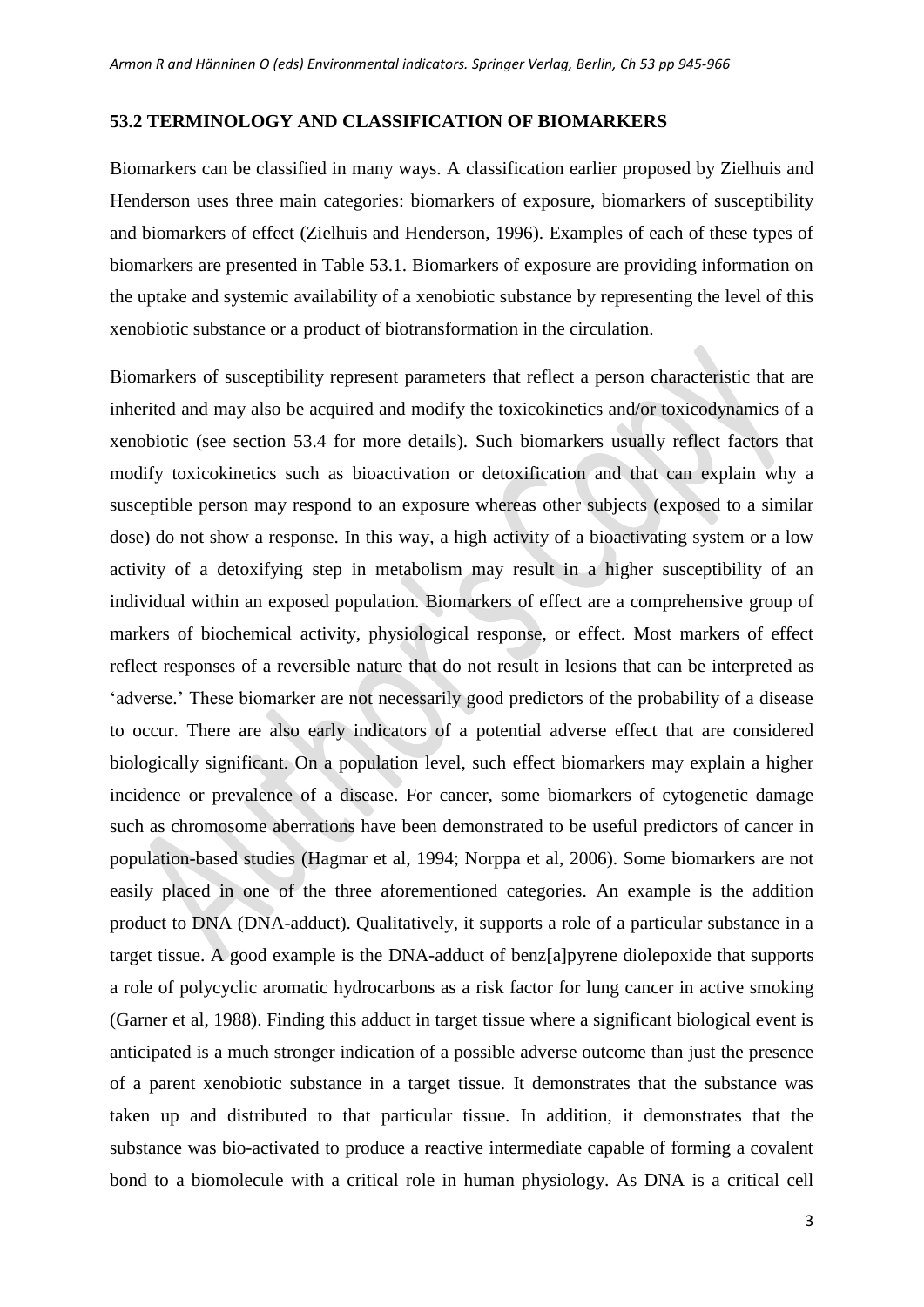component, there are several biochemical mechanisms to prevent changes in the chemical structure of DNA, and (as relevant in this case) it also contains very effective systems to remove structure modifications that may thus have an adverse effect. Most adducts will therefore disappear within days or weeks due to enzymatic DNA-repair. The adduct level may not be a good predictor of the health outcome (tumor induction): this is much (more) dependent on how effectively the adduct can be removed by enzyme repair.

#### **53.3 BODY TISSUES**

In the field of HBM, the term body tissue as a medium of sample collection is widely interpreted to include organ tissue, blood, and urine but also exhaled air, saliva, buccal smears, hair, and nails.

#### **53.3.1 Organ tissue**

There are limited possibilities for collecting samples from body tissues. Since skin, lung, and gastrointestinal tract represent a tissue that is in direct contact with the exterior and forms a first line of defense, these organs may be relevant for studying the local bioavailability and toxification or detoxicification in target tissues. Cells in direct contact with xenobiotics can be sampled by taking biopsies from skin (Roelofzen et al, 2012) or cells may be flushed, e.g., from the lung lumen, i.e., by a bronchial alveolar lavage or sputum (Talaska et al, 1996). Such procedures are invasive and must be performed with great care because of potential risk to the study subject. A less invasive method is the collection of epithelial cells from buccal smears or exfoliated cells from urine (Talaska et al, 1993). Both procedures are less invasive and also provide epithelial tissues, which may be targets for specific chemicals.

# **53.3.2 Blood**

Collection of venous blood provides the possibility to study the systemic availability of a xenobiotic substance following absorption from different routes of uptake (inhalation, dermal absorption, and absorption via the gastrointestinal tract).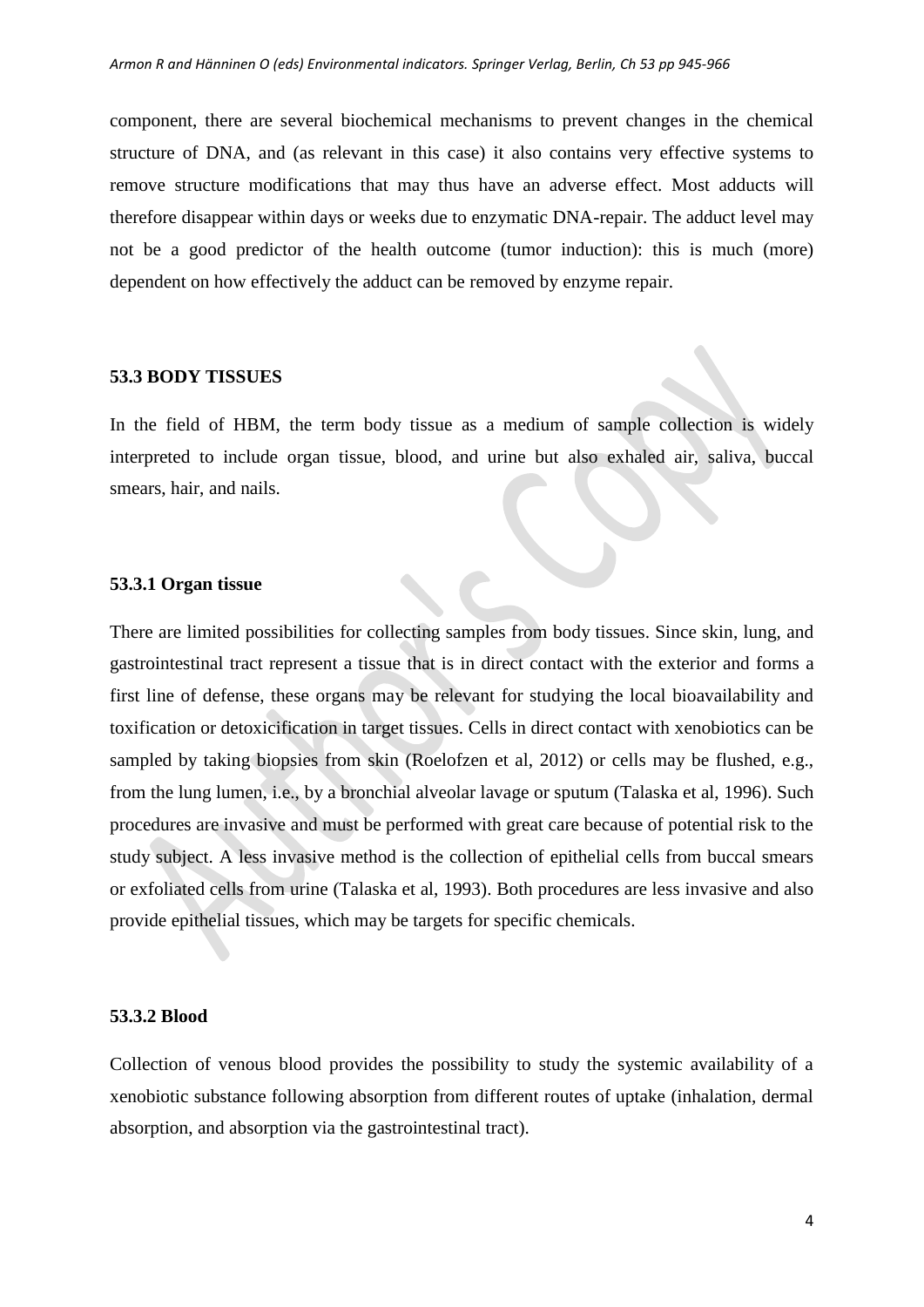| <b>Class</b>   | What it is                      | <b>What it describes</b>           | <b>Example</b>                   | <b>Reference</b>      |
|----------------|---------------------------------|------------------------------------|----------------------------------|-----------------------|
| Biomarker of   | Parent substance or a product   | Related to a xenobiotic substance  | <b>Blood lead</b>                | Skerfving et al, 1993 |
| exposure       | of (usually covalent chemical)  | and reflecting a systemic internal |                                  |                       |
|                | interaction with an             | dose in tissue relevant to the     |                                  |                       |
|                | endogenous biomolecule          | primary target organ or tissue     |                                  |                       |
| Biomarker of   | An enzyme or enzyme activity    | Related to a constitutional        | Activity of isoforms of enzymes  | Kadlubar et al, 1992; |
| susceptibility | or signal in the pathway        | property (genotype) attenuated by  | systems, such as cytochrome P-   | Autrup, 2000          |
|                | between exposure and effect     | acquired characteristic            | 450 isoenzymes (CYP),            |                       |
|                |                                 | (phenotype) that modifies the      | glutathione-S-transferase (GST), |                       |
|                |                                 | response of the physiology to a    | acetyltransferase, and UDP-      |                       |
|                |                                 | xenobiotic exposure                | glucuronosyl-transferases        |                       |
| Biomarker of   | Any physiological change in     | Related to response of the body    | Chromosome aberration            | Hagmar et al, 1994;   |
| effect         | structure or function of bodily | physiology that is not necessarily |                                  | Norppa et al, 2006    |
|                | constituents that can be        | adverse but contains information   |                                  |                       |
|                | interpreted as related to or    | on a biologically significant      |                                  |                       |
|                | leading to a potential or       | interaction of a xenobiotic factor |                                  |                       |
|                | proven adverse event            | with critical tissues or processes |                                  |                       |

**Table 53.1** Classification of biomarkers, which covers not all but most of its applications.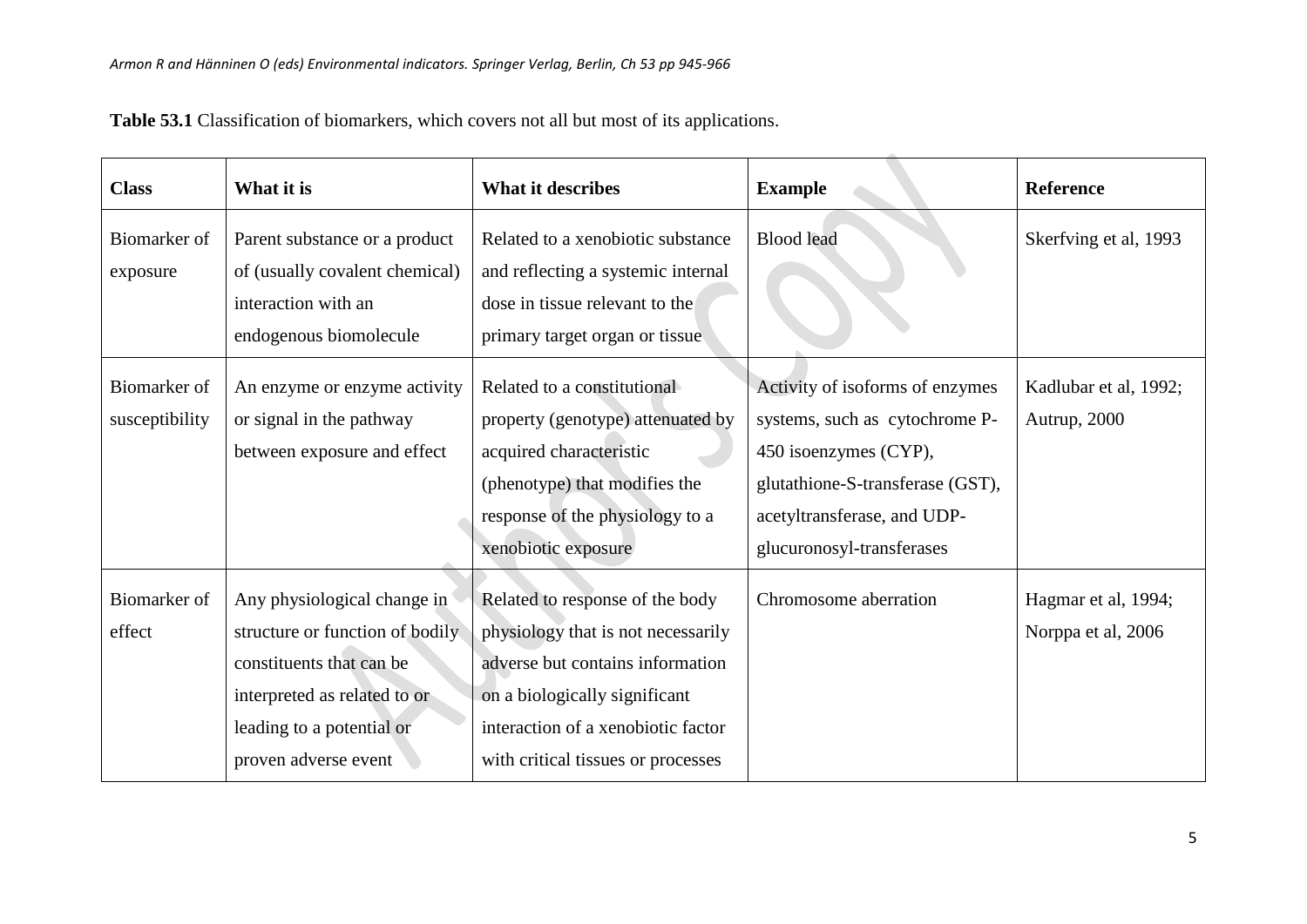Blood by itself represents a complex biological medium due to the presence of different cell populations that may contain target biomolecules such as DNA, RNA, and proteins, and also active metabolic pathways. Once a xenobiotic substance or its product of metabolism is taken up in a cell, the kinetics of elimination may be changed (see section 53.4). Even without uptake in blood cells, the bioavailability of a xenobiotic substance may be influenced by protein binding in blood and organs and by partitioning between the blood circulation and perfused tissues. Because of the changes in bioavailability and metabolism over time, a plasma level can be an important source of information, especially if acute health effects are to be expected and treatment is considered (Chapter 54). Blood parameters reflect exposure but also bioavailability and, for xenobiotic species that require bioactivation, the cytochrome P-450 (CYP) enzyme system represents a comprehensive system of different iso-enzymes responsible for conversion of many substrates including xenobiotic substances. Many such conversions may lead to inactivation and rapid conjugation and elimination of toxic species but in some cases, such as polycyclic aromatic hydrocarbons (PAH), metabolites have a higher chemical reactivity and toxicity (Fig. 53.1).



**Figure 53.2** Bioactivation of two congeners of polycyclic aromatic hydrocarbons (PAH) and their respective metabolites that are often used as biomarkers of exposure to PAH.

For PAH reactive intermediates formed by CYP enzymes, adducts can be used as biomarkers of exposure. PAH epoxides represent the reactive intermediates responsible for covalent binding to nucleophilic groups in biomolecules such as DNA (Fig. 53.3).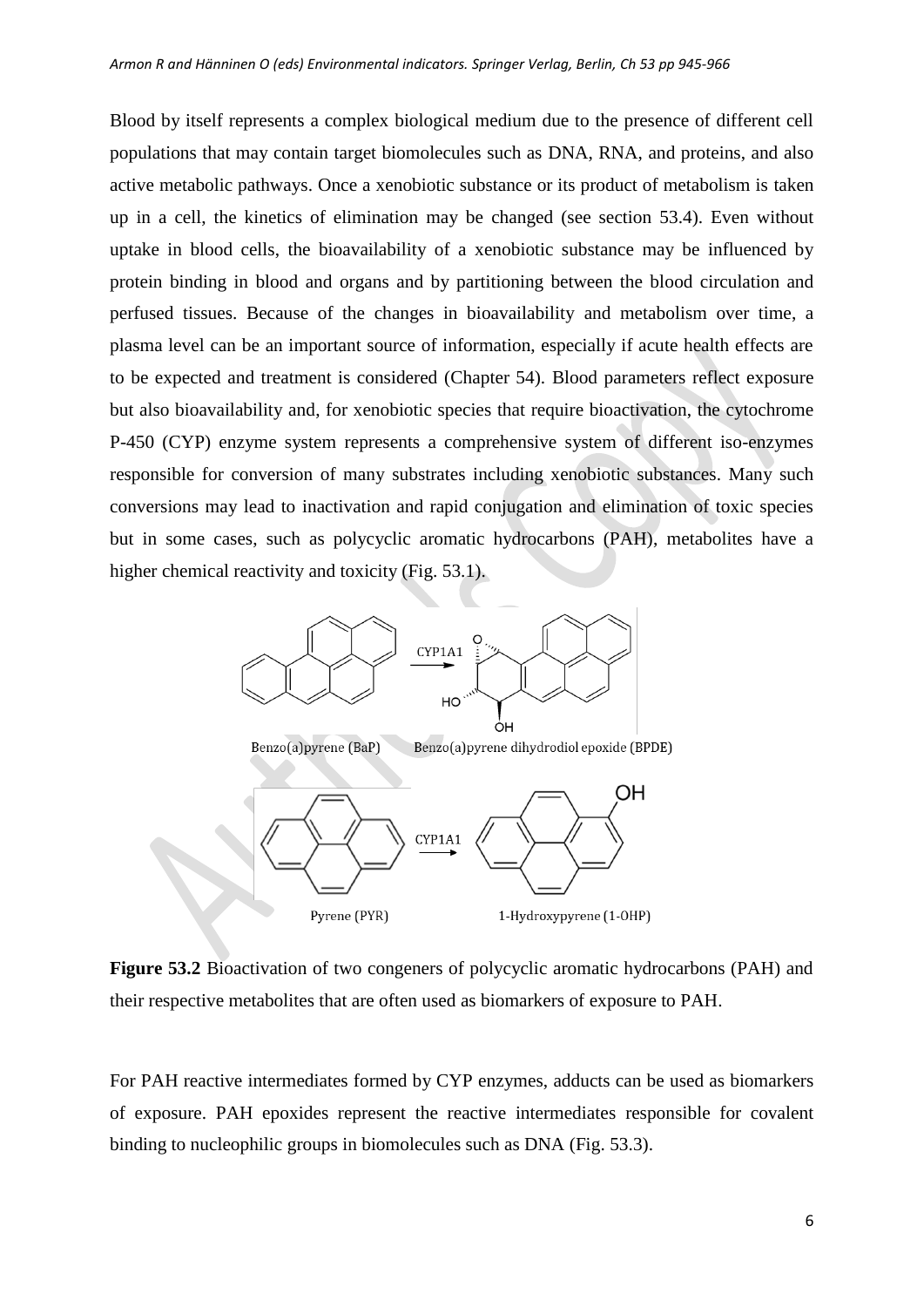For those substances that form highly reactive intermediates, the most useful biomarkers may be DNA-adducts from peripheral blood lymphocytes, albumin adducts in plasma, or hemoglobin adducts in erythrocytes. DNA-adducts have a limited half-life due to their repair, which normally takes a few days. For proteins, there is no known system of enzymatic repair and these adducts are therefore more persistent and depend on the life span of the native protein. Chemically stable adducts of hemoglobin (Hb-adducts) have a persistence equal to the lifespan of the erythrocyte, which is four months in humans. Analytical methods have been developed for many different biomarkers based on Hb adducts (Scheepers et al, 2009, see Table 53.2). For specific xenobiotics, blood biomarkers may be used to assess exposure and potential health risk, e.g., formation of methaemoglobin by amines and nitro-compounds, formation of carboxyhemoglobin by exposure to carbon monoxide or dichloromethane, and inhibition of acetyl cholinesterase from erythrocytes by organophosphor pesticides or carbamate pesticides and nerve agents. Porfyrine assays have been developed to assess the blood toxicity of different hazardous substances such as lead. Blood is also used to evaluate the toxicity of cytogenetic damage (Comets, micronuclei, sister chromatide exchanges, and chromosome aberrations). These cytogenetic markers demonstrate molecular lesions that reflect systemic bioavailability and bioactivation. Some of these parameters reflect early biological responses that may be indicative of a potential risk if exposure extends over long periods (years) of time. For chromosomal aberrations, an association with cancer was suggested (Hagar et al, 1994; Norppa et al, 2006).

# **53.3.3 Exhaled air**

The lungs effectively exchange gases providing bodily tissues with oxygen and removing excess carbon dioxide. In addition to oxygen, other substances can be taken up by this route and in addition to carbon dioxide many other gases and vapors are excreted via the lungs. Due to the large surface and the short distance between the blood and air compartment in the alveoli, low-molecular substances in the gas phase equilibrate in a matter of milliseconds. The uptake and excretion are therefore ruled by the blood gas partition coefficient of any gas or liquid with a vapor pressure. The mixture of gases and vapors in the alveolar air volume will reflect the blood composition with respect to gases and volatile liquids. The relationship between alveolar air concentrations and arterial blood concentrations is known to be linear over a wide concentration range. This knowledge is used in the breath alcohol test to determine the blood percentage of drivers and can be applied to many other volatile organic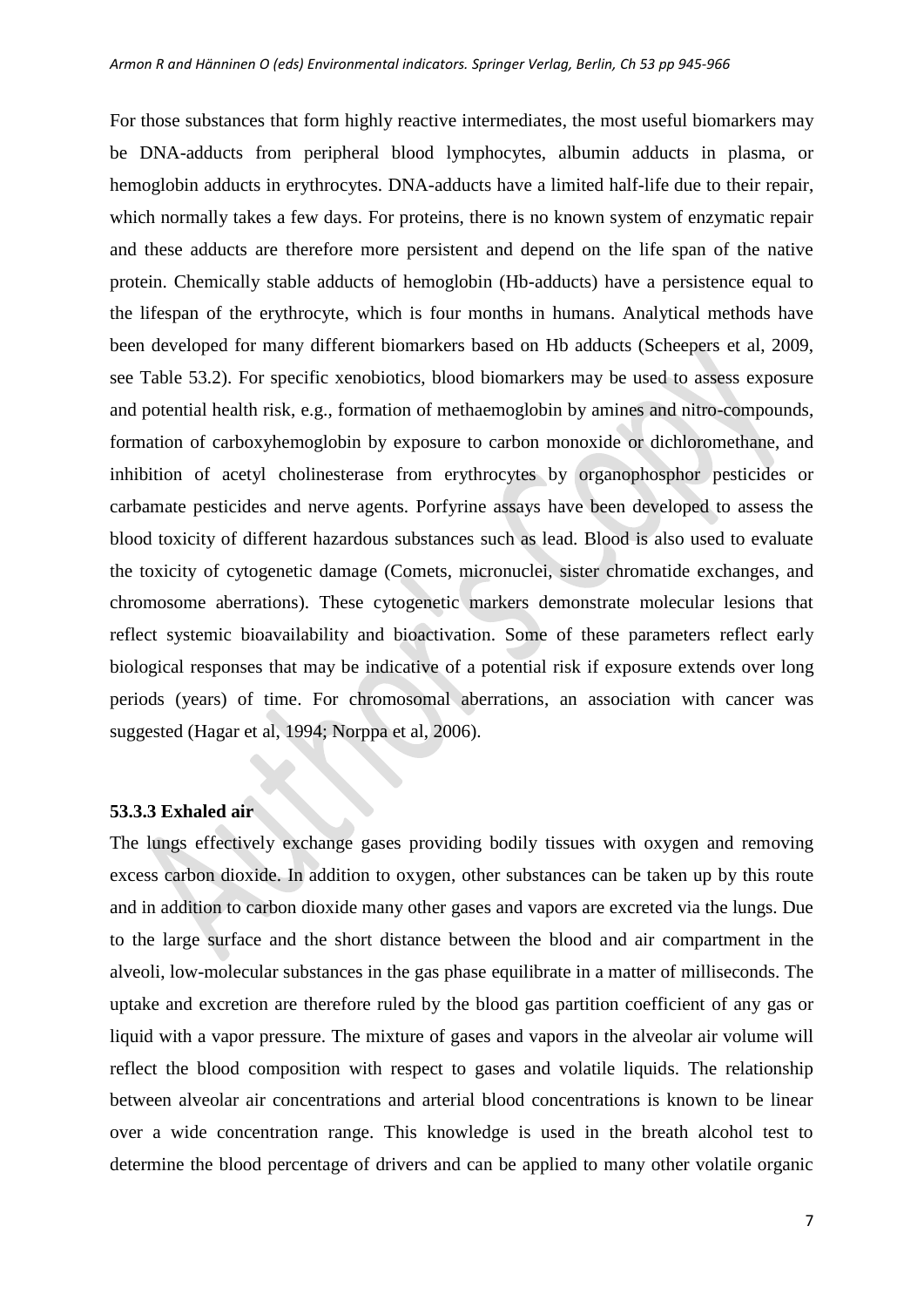compounds in industrial and consumer products. Substances that have low vapor pressure, such as most metal ions, can be captured from exhaled breath condensate and represent suitable noninvasive biomarkers of pulmonary exposure (Félix et al, 2013).

# **53.3.4 Urine**

Most nonvolatile water soluble inorganic and organic xenobiotic substances are readily excreted in urine. In addition, traces of non-metabolized volatile organic compounds can be determined in exchange with the gas phase of urine (Fustinoni et al, 1999). Urine is continuously formed by the kidneys and collected in the bladder. If urine samples are required, it is useful to provide detailed instructions of how and when to collect the samples. Depending on the time and duration of exposure, it may be sufficient to collect only one urine sample (referred to as spot-sample) at a well-chosen time of the day (e.g. a first urine sample after awakening). If the exposure event cannot be pinpointed in time, it may be required to collect a number of urine samples over a defined period of time following an exposure event. Information on the time of the toilet visit (and the previous toilet visit) provides information on the period of time when the biomarker was excreted in the bladder. For standardization, it may be required to define the moment of sample collection, such as in workers (pre-shift and post-shift spot samples), or to collect urine of a defined period of time, i.e. a whole day and night (24 h sample). There is quite some variability in the density of urine samples due to the intake of beverages and loss of water vapor during exercise and/or in a warm climate. The creatinine adjustment is the most common approach to correcting for this variability (Garde et al, 2004). The half-life of urinary biomarkers is usually short but may be attenuated if there are sinks of poor water soluble depots, e.g., in the lungs (Scheepers et al, 2008) or due to binding to metallothioneins (metals).

# **53.3.5 Saliva, hair, and nails**

Saliva is sometimes used as a biological medium for environmental exposure monitoring (Nigg and Wade, 1982; Luconi et al, 2001). Hair and nails have been used to estimate exposure to metals (Kim and Kim, 2011). The content of mercury in hair was used to reconstruct an intoxication in the general population in Iran (Crump et al, 1995). Recently, also organic substances have been determined from hair (Mercadante et al, 2013).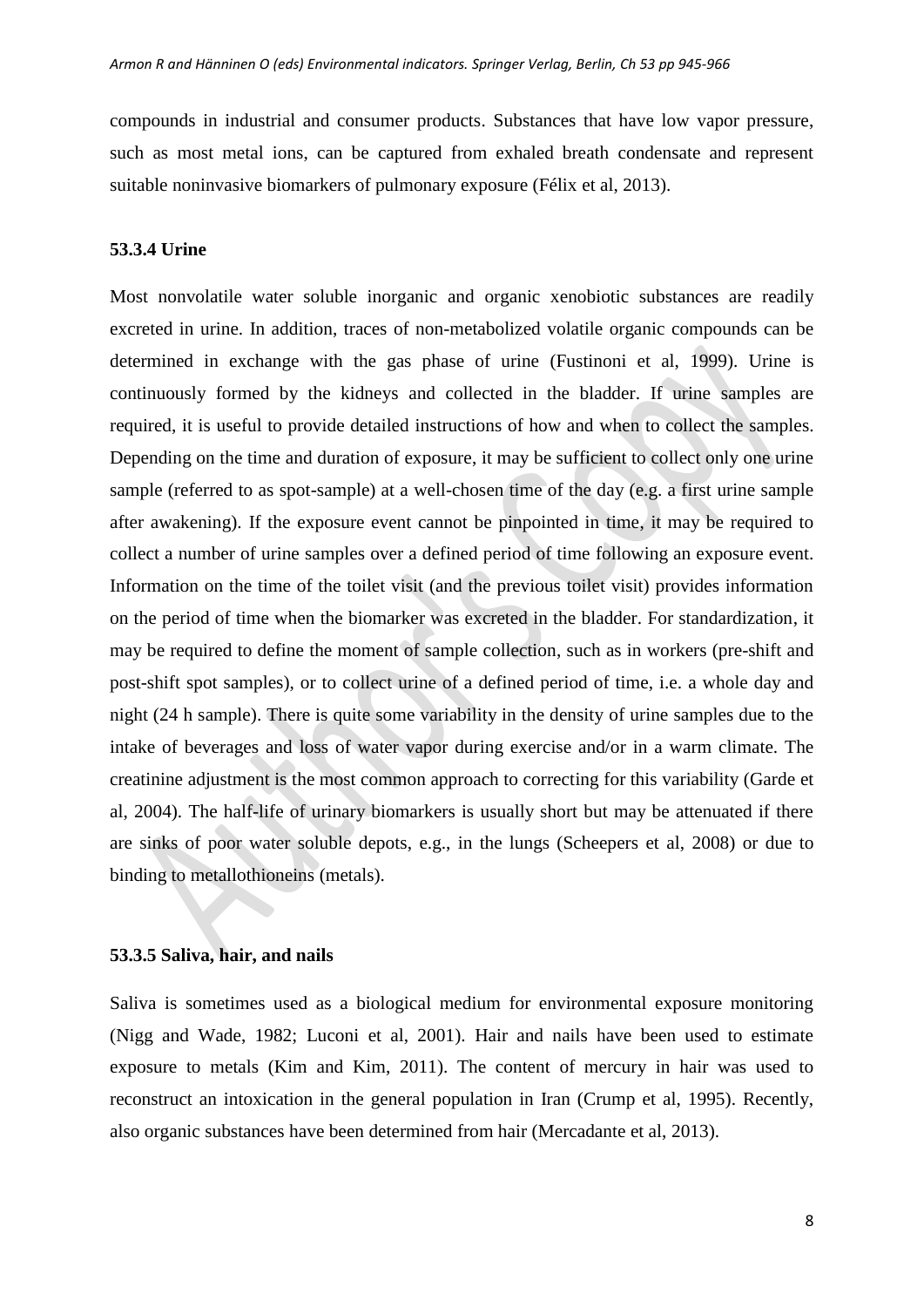Table 53.2 New and improved biomarkers of exposure that were presented over the past 10 years (Scheepers and Heussen, 2008; Scheepers,2011; Scheepers et al, 2013).

| <b>Chemical substance</b>               | <b>Biomarker</b>                                                                                                      | <b>Biological</b><br>medium | <b>Method</b> <sup>a</sup> |
|-----------------------------------------|-----------------------------------------------------------------------------------------------------------------------|-----------------------------|----------------------------|
| Acrylonitrile                           | N-Acetyl-S-(2-cyanoethyl)cysteine (CEMA), N-acetyl-S-(1-cyano-2-<br>hydroxyethyl)cysteine (CHEMA)                     | Urine                       | LC-MS/MS                   |
| Arsenic species                         | Arsenobetaine (AB), arsenite $(As^{3+})$ , Arsenate $(As^{5+})$ , dimethylarsinate (DMA),<br>monomethylarsonate (MMA) |                             | µLC-ICP-MS                 |
| Benzene and toluene                     | S-phenyl mercapturic acid (SPMA)<br>S-butyl mercapturic acid (SBMA)                                                   | Urine                       | LC/LC-ESI-MS/MS            |
| Benzene                                 | S-phenylmercapturic acid (SPMA)                                                                                       | Urine                       | <b>ELISA</b>               |
|                                         | Benzene                                                                                                               | Urine                       | SPME-GC-MS                 |
| Benzene, toluene and xylene-<br>isomers | Benzene, toluene, ortho-xylene, para-xylene and meta-xylene                                                           | Exhaled air GC-FID          |                            |
| Beryllium                               | Beryllium                                                                                                             | Urine                       | Quadrupole ICP-MS          |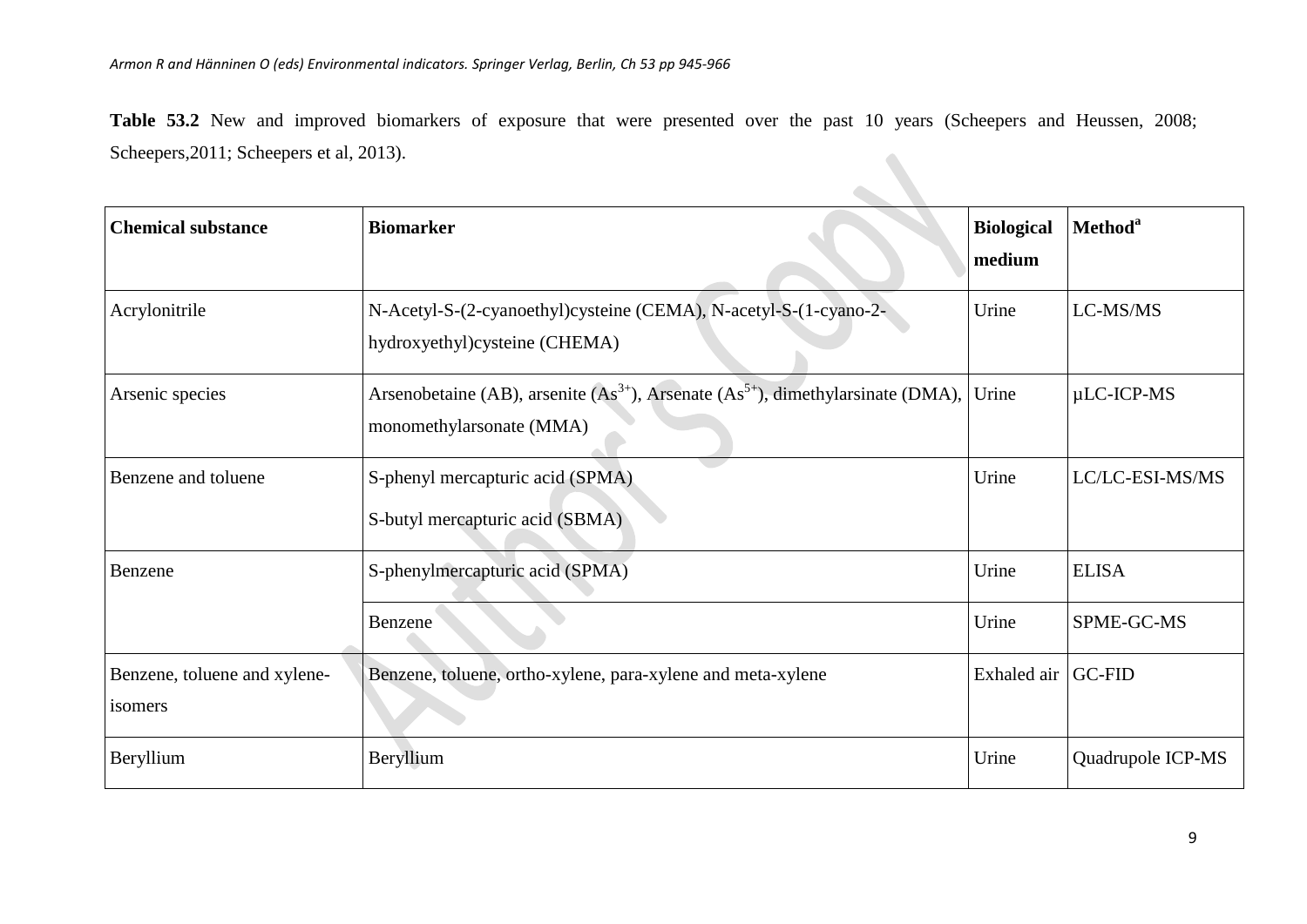| Bis(2-propylheptyl)phthalate<br>(DPHP)                                                                                  | Mono-2-(propyl-6-hydroxyheptyl)phthalate (OH-MPHP), Mono-2-(propyl-6-<br>oxoheptyl)phthalate (oxo-MPHP), mono-2-(propyl-6-carboxy-hexyl)phthalate<br>$(cx-MPHXP)$ |                       | LC-MS/MS                        |
|-------------------------------------------------------------------------------------------------------------------------|-------------------------------------------------------------------------------------------------------------------------------------------------------------------|-----------------------|---------------------------------|
| Ethylene oxide                                                                                                          | N-Acetyl-S-(2-hydroxyethyl) cysteine (HEMA)                                                                                                                       | Urine                 | LC-MS/MS                        |
| Nicotine                                                                                                                | Cotinine (COT), trans-3'-hydroxycotinine (HCOT)<br>Urine                                                                                                          |                       | Online-SPE-UPLC-<br>MS/MS       |
| Decamethylcyclopenta-siloxane<br>(D5)                                                                                   | Decamethylcyclopentasiloxane (D5)                                                                                                                                 | Exhaled air           | TD-GC-MS                        |
| 1,1-difluoroethane, $1,1,1$ -<br>trifluoroethane, $1,1,1,2$ -<br>tetrafluoroethane, $1,1,1,3,3$ -<br>pentafluoropropane | 1,1-Difluoroethane, 1,1,1-trifluoroethane, 1,1,1,2-tetrafluoroethane, 1,1,1,3,3-<br>Pentafluoropropane                                                            | Exhaled<br>air, blood | GC-FID, ATD-GC-<br><b>FID</b>   |
| N,N-dimethylacetamide and<br>N,N-dimethylformamide                                                                      | N-Methylacetamide and N-methylformamide                                                                                                                           | Urine                 | GC-MS                           |
| N,N-dimethylformamide (DMF)                                                                                             | 3-Methyl-5-isoproylhydantoin (MIH, released from N-terminal Hb adduct), N-<br>acetyl-S-(N-methylcarbamoyl)cysteine (AMCC)                                         |                       | GC-MS (MIH),<br>LC-MS/MS (AMCC) |
| Dithiocarbamates (DTC)                                                                                                  | Ethylenethiourea (ETU), propylenethiourea (PTU)                                                                                                                   |                       | UHPLC-ESI-MS/MS                 |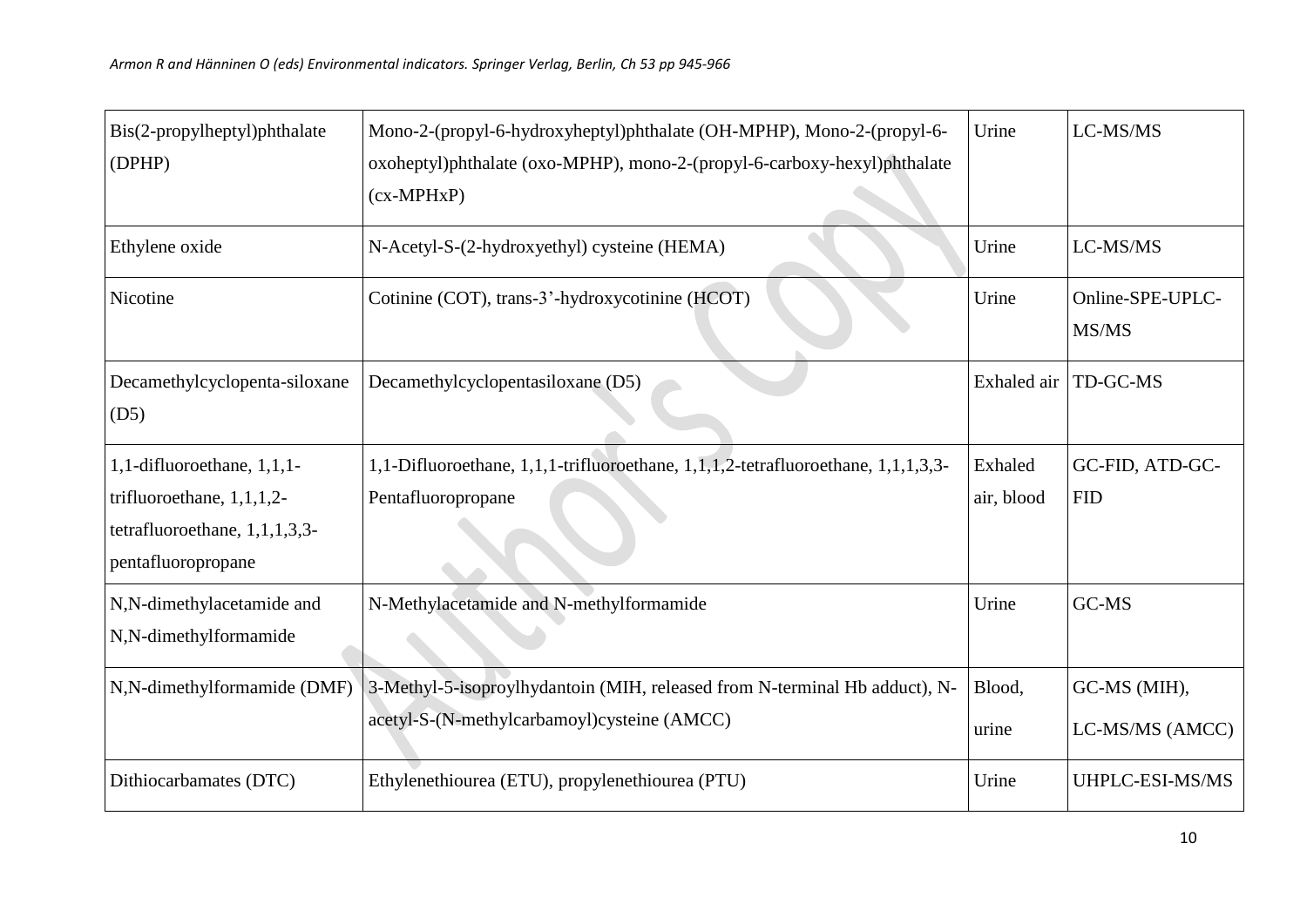| 2-ethoxyethanol                           | Urine<br>2-Ethoxyacetic acid (EEA)                                                                                               |              | GC-MS                        |
|-------------------------------------------|----------------------------------------------------------------------------------------------------------------------------------|--------------|------------------------------|
| N-ethyl-2-pyrrolidone (NEP)               | 5-Hydroxy-N-ethyl-2-pyrrolidone (5-HNEP); 2-hydroxy-N-ethylsuccinimide<br>Urine<br>$(2-HESI)$                                    |              | GC-MS                        |
| Ethylenethiourea                          | Ethylenethiourea                                                                                                                 | Urine        | LC-ESI-MS/MS                 |
| n-Heptane                                 | n-Heptane and its metabolites heptane-2-one, heptane-3-one, heptane-4-one, 1-<br>heptanol, 2-heptanol, 3-heptanol and 4-heptanol | Urine        | HS-SPDE and GC-<br><b>MS</b> |
| 1,6-Hexamethylene diisocyanate            | 1,6-Hexamethyl diamine                                                                                                           | Urine        | GC-MS                        |
| Lead                                      | Lead                                                                                                                             | Saliva       | <b>ICP-MS</b>                |
| Methamidophos                             | Methamidophos                                                                                                                    | Urine        | LC-MS/MS                     |
| Naphthalene                               | Naphthyl-keratin adduct                                                                                                          | <b>Blood</b> | <b>ELISA</b>                 |
| Octamethylcyclotetrasiloxane<br>(D4)      | Octamethylcyclotetrasiloxane (D4)                                                                                                | Exhaled air  | TD-GC-MS                     |
| Polycyclic aromatic<br>hydrocarbons (PAH) | 1-Hydroxypyrene, 2-hydroxynaphthalene, 2-hydroxyfluorene, 2-<br>hydroxyfluoranthene                                              | Urine        | HPLC-Flu                     |
| Polycyclic aromatic                       | 1, 2-hydroxynaphthalene, 2-, 9-hydroxyfluorene, 1-, 2-, 3-, 4-, and 9-                                                           | Urine        | GC-MS                        |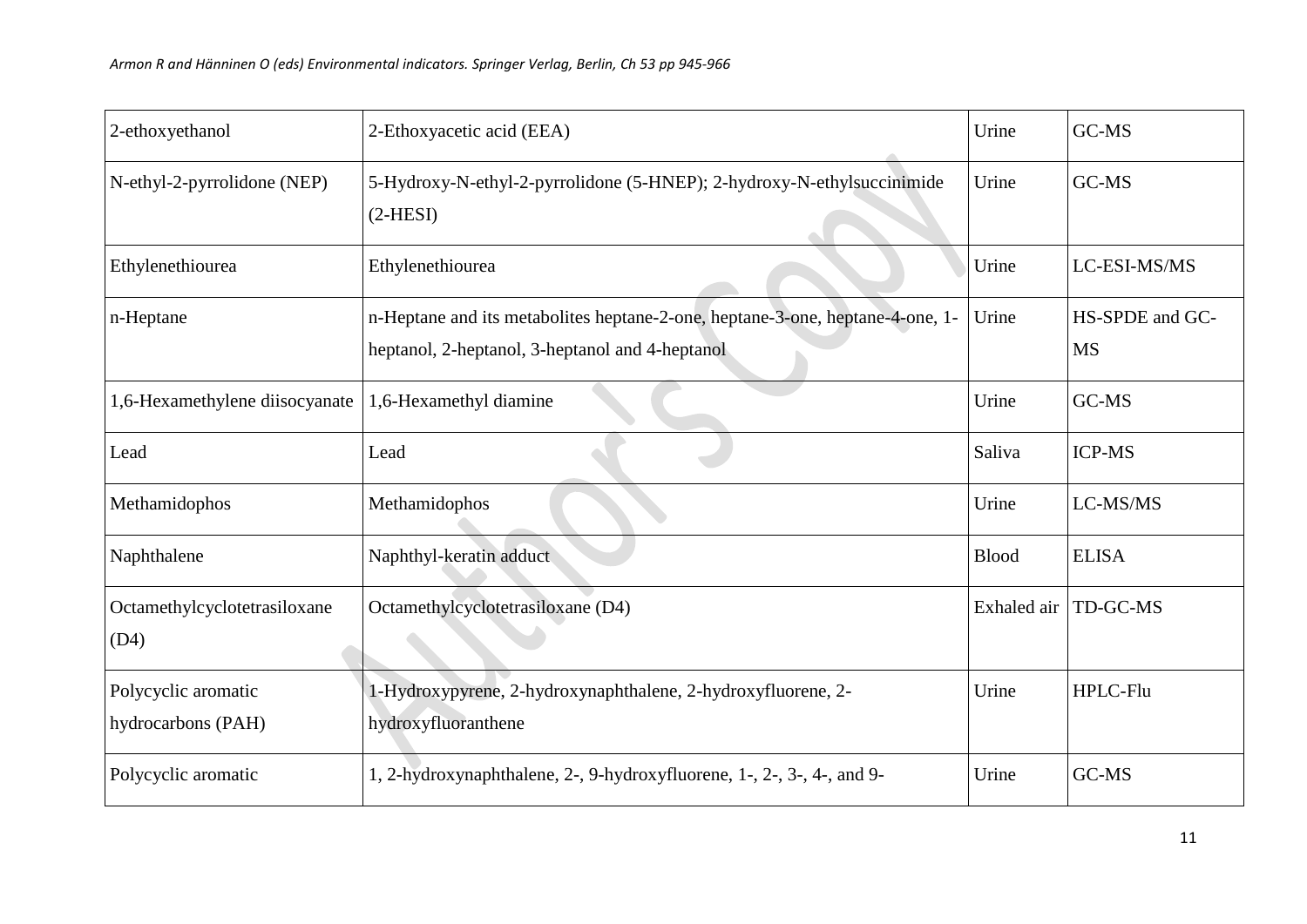| hydrocarbons (PAH)                                                                                                                         | hydroxyphenanthrene, 1-hydroxypyrene, 6-hydroxychrysene and 3-                |              |                     |
|--------------------------------------------------------------------------------------------------------------------------------------------|-------------------------------------------------------------------------------|--------------|---------------------|
|                                                                                                                                            | hydroxybenzo[a]pyrene, naphthalene, acenaphtylene, acenaphthene, fluorene,    |              |                     |
| phenanthrene, anthracene, fluoranthene, pyrene, chrysene, benzo[a]anthracene,                                                              |                                                                               |              |                     |
|                                                                                                                                            | benzo[k]fluoranthene, benzo[b]fluoranthene, benzo[a]pyrene                    |              |                     |
| Pirimicarb                                                                                                                                 | 2-Methylamino-5,6-dimethyl-4-hydroxypyrimidine (MDHP)<br>Urine                |              | LC-MS               |
| $(1S, 6R)$ -(+)-3-carene                                                                                                                   | 3-Caren-10-ol, 3-caren-10-carboxylic acid<br>Urine                            |              | GC-PCI-MS/MS        |
| $(1R, 2R, 5R)$ -cis-verbenol, $(1R, 2S, 5R)$ -trans-verbenol, $(1S, 5R)$ - $(+)$ -myrtenol<br>$(1R, 5S)$ -(+)- $\alpha$ -pinene, (1S, 5S)- |                                                                               | Urine        | GC-PCI-MS/MS        |
| $(-)-\alpha$ -pinene                                                                                                                       |                                                                               |              |                     |
| $(R)-(+)$ -limonene                                                                                                                        | (1S, 5S)-trans-Carveol, (1R, 5S)-cis-carveol, (1S, 2S, 4R)-limonene-1,2-diol, | Urine        | GC-PCI-MS/MS        |
|                                                                                                                                            | perillyl alcohol, perillic acid, limonene-8,9-diol                            |              |                     |
| 4,4'-methylenediphenyl                                                                                                                     | 5-isopropyl-3[4-(4-aminobenzyl)phenyl]hydantoin                               | <b>Blood</b> | <b>GC-HRMS-NICI</b> |
| diisocyanate (MDI)                                                                                                                         |                                                                               |              |                     |
| Isocyanurate                                                                                                                               | Isotriamine                                                                   | Urine        | <b>UPLC-MS/MS</b>   |
| Indium                                                                                                                                     | Indium                                                                        |              | <b>ICP-MS</b>       |
| 2- and 3-Nitrobenzanthrone                                                                                                                 | 2-Aminobenzanthron-3-ylmercapturic acid (2-ABA-MA), 3-                        | Urine        | LC-ESI-MS/MS        |
|                                                                                                                                            | aminobenzanthron-3-ylmercapturic acid (3-ABA-MA)                              |              |                     |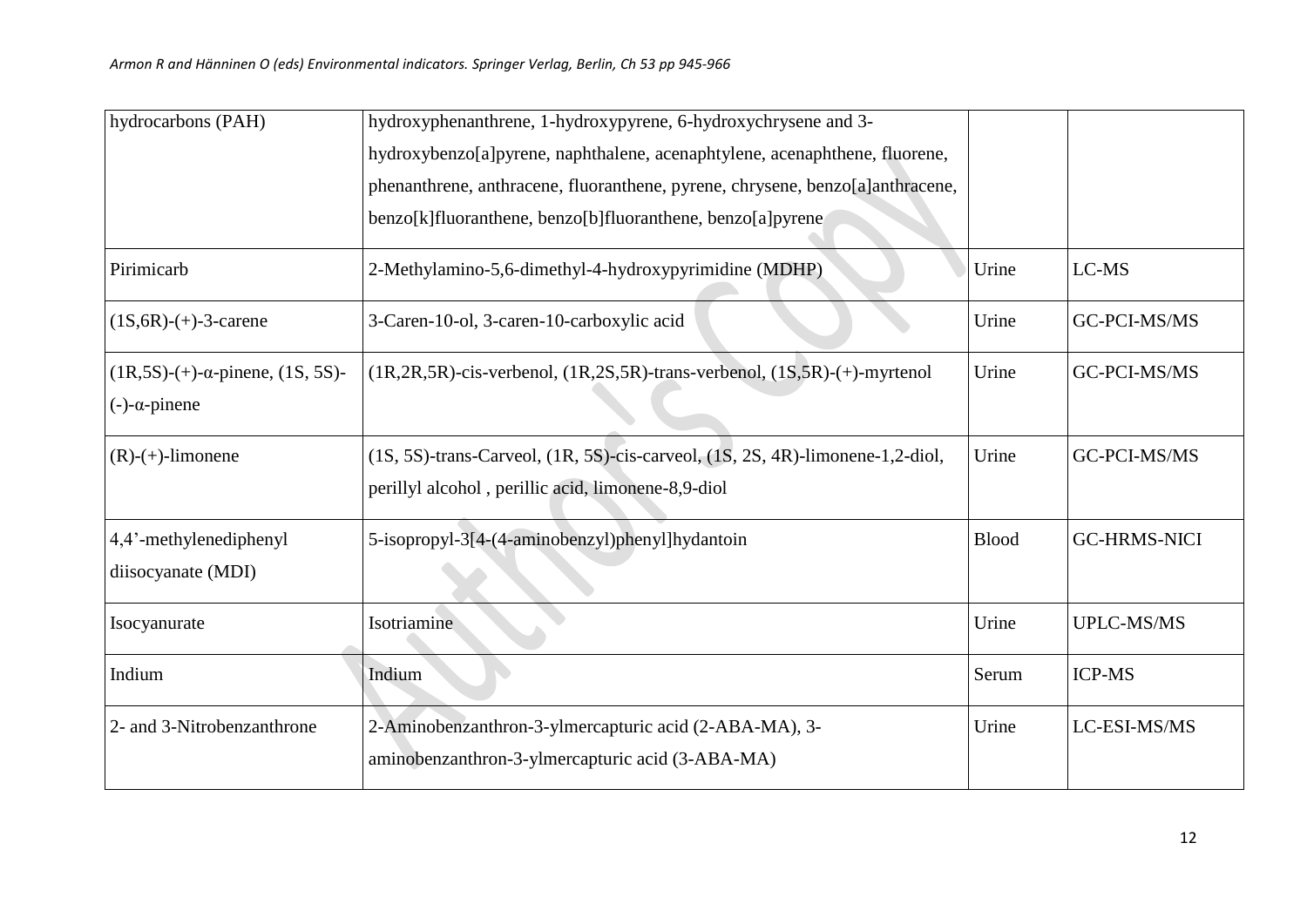| PAH                     | Parent polycyclic aromatic hydrocarbons                                                                                                                                                                                                                                                                                                                                                                                                                |       | SPME-GC-MS |
|-------------------------|--------------------------------------------------------------------------------------------------------------------------------------------------------------------------------------------------------------------------------------------------------------------------------------------------------------------------------------------------------------------------------------------------------------------------------------------------------|-------|------------|
| Phenyl urea herbicides  | Parent phenyl urea herbicide, methyl urea, urea and aniline                                                                                                                                                                                                                                                                                                                                                                                            |       | LC-MS/MS   |
| Styrene                 | S-(2-hydroxy-2-phenylethyl) cysteine adduct to globin<br><b>Blood</b>                                                                                                                                                                                                                                                                                                                                                                                  |       | GC-EI-MS   |
| Styrene                 | Saliva<br>Styrene                                                                                                                                                                                                                                                                                                                                                                                                                                      |       | SHS-GC-MS  |
| Tebuconazole            | t-Butylhydroxy-tebuconazole (TEB-OH), t-butylcarboxy-tebuconazole (TEB-<br>COOH)                                                                                                                                                                                                                                                                                                                                                                       |       | LC-MS/MS   |
| Terbuthylazine          | Terbuthylazine (TBA), desethylterbutylazine (DET)                                                                                                                                                                                                                                                                                                                                                                                                      |       | LC-MS/MS   |
| $2,5$ -Toluylenediamine | 2,5-Toluylenediamine                                                                                                                                                                                                                                                                                                                                                                                                                                   |       | GC-MS      |
| o-Tricresyl phosphate   | o,o-Dicresylphosphate                                                                                                                                                                                                                                                                                                                                                                                                                                  |       | GC-MS/MS   |
| Bifenthrin/Cyhalothrin  | 3-(2-Chloro-3,3,3-trifluoroprop-1-enyl)-2,2-dimethylcyclopropanecarboxylic<br>acid (TFP-acid); cis- and trans-3-(2,2-dichlorovinyl)-2,2-dimethylcyclo-<br>propanecarboxylic acid (cis- and trans DCCA); cis-3-(2,2-dibromovinyl)-2,2-<br>dimethylcyclopropanecarboxylic acid (DBCA); 4-chloro-isopropyl<br>benzeneacetic acid (CPBA); 3-phenoxybenzoic acid (3-PBA); 4-fluoro-3-<br>phenoxybenzoic acid (F-PBA); 2-methyl-3-phenylbenzoic acid (2-MPA) | Urine | GC-MS/MS   |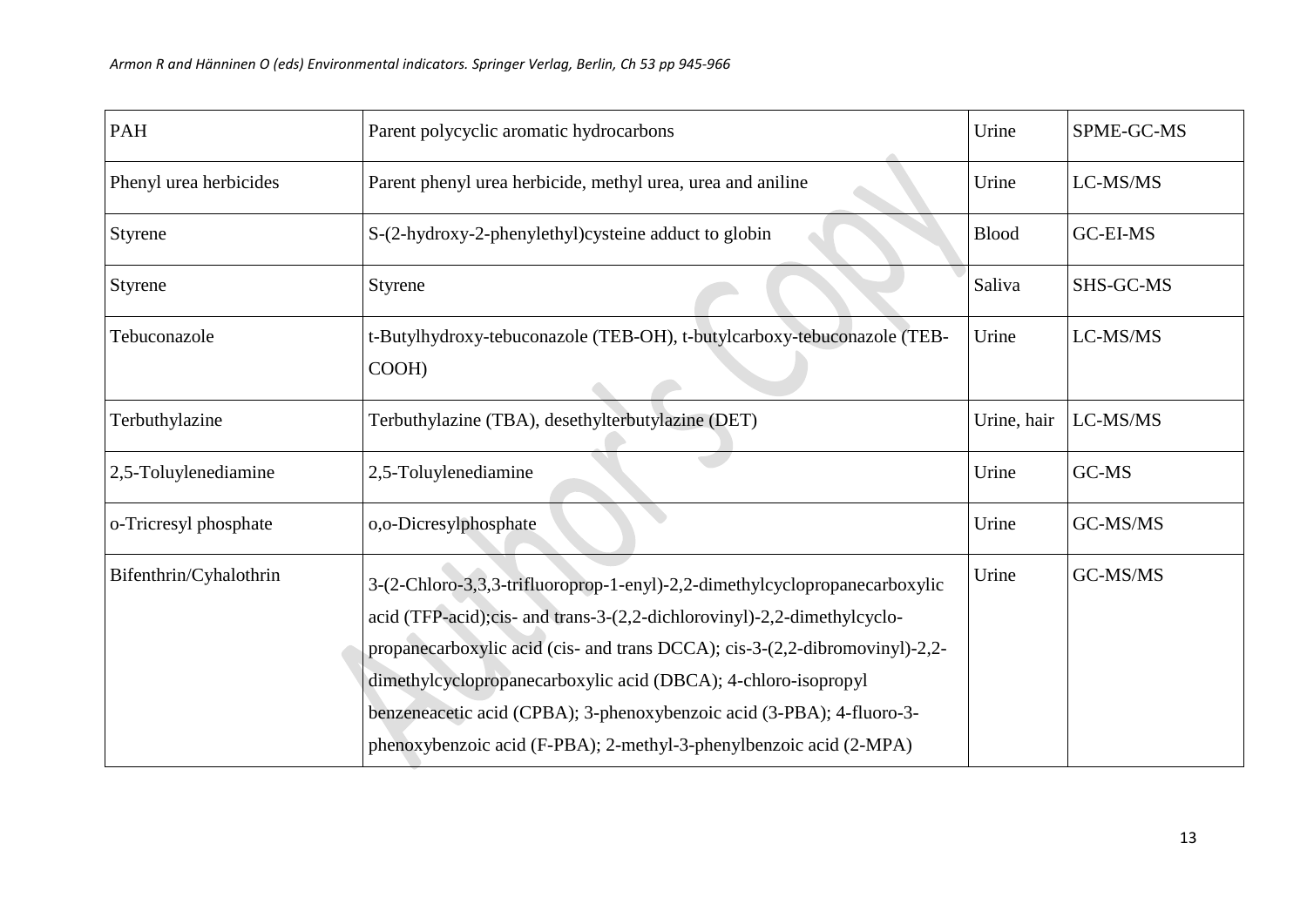$a<sup>a</sup> ELISA =$  enzyme-linked immunosorbent assays; GC-NCI-MS = gas chromatography negative chemical ionisation mass spectrometry; GC-PCI-MS = gas chromatography positive chemical ionisation mass spectrometry; GC-HRMS-NICI = gas chromatography high resolution mass spectrometry negative ion chemical ionisation; ICP-MS = inductively coupled plasma mass spectrometry; SHS-GC-MS = static head space gas chromatography mass spectrometry; SPME = solid phase micro extraction;  $\mu$ LC = micro liquid chromatography; UPLC-MS/MS = ultraperformance liquid chromatography tandem mass spectrometry;  $\mu$ LC-ICP-MS = micro liquid chromatography inductively coupled plasma mass spectrometry; UHPLC-ESI-MS/MS = ultra high performance liquid chromatography electrospray ionisation tandem mass spectrometry.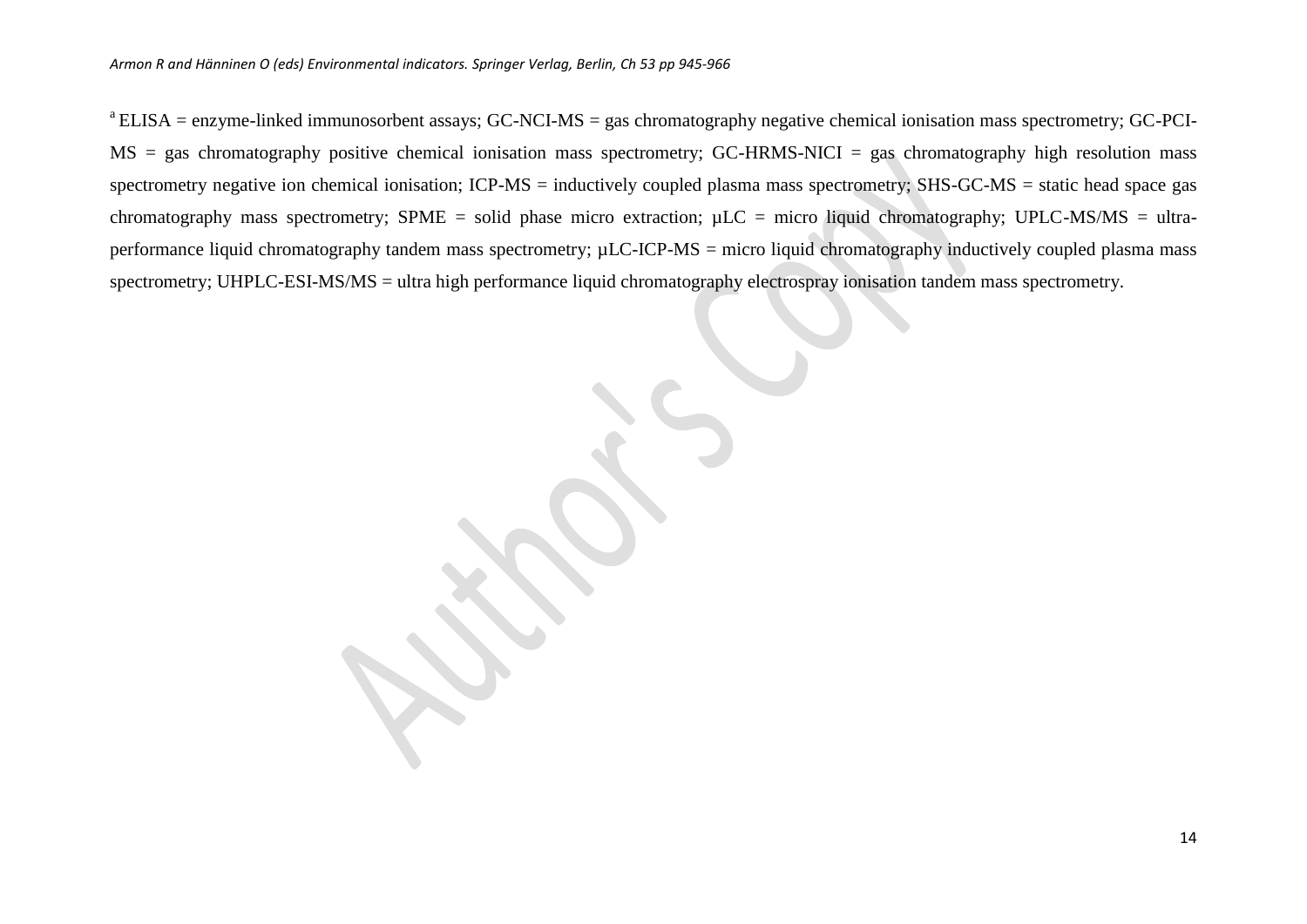# **53.4 TOXICOKINETICS AND TOXICODYNAMICS**

A popular expression to describe the contribution of toxicokinetics is: *what does the body do to the substance* as opposed to the contribution from toxicodynamics: *what does the substance do to the body.* Toxicokinetics describe the absorption, distribution, metabolism, and excretion of xenobiotics. These processes describe whether, when, and at what concentration a xenobiotic or one or more of its metabolites may reach a target tissue where it can do harm. For uptake, three routes have to be taken into account: inhalation, ingestion, and skin absorption. Substances can be taken up by only one of these routes, two of them, or all of them, depending on the substance properties and exposure situation. Inhalation is often fast, ingestion may be fast in most cases, and skin absorption is fast for only a few substances. For distribution, the partitioning between air and blood, between blood and organs, and between blood and adipose tissue is important. The lipophilicity expressed as the partitioning between octanol and water (Log  $P_{o/w}$ ) is a useful parameter to predict the kinetics of uptake, distribution, and excretion. For some target tissues, such as the brain and the placenta, it is useful to know whether and to what extent a xenobiotic or its metabolite can pass. If a substance can be taken up efficiently, is taken up in the blood circulation, and can reach the target organ, it is said to have a high bioavailability. Most organic substances are metabolized involving enzyme-systems that protect vital systems. Such enzyme systems can be found in all tissues but some organs such as the liver may be more important to overall metabolism because of higher concentrations or activity of enzymes or higher concentrations of substrates. For ingestion, the liver is the first organ to contribute to metabolism. If substances are taken up via inhalation or skin, the parent may reach other organs before passing through the liver or may be metabolized in lungs or dermis. There may be differences in iso-enzymes available in different organ systems and this may have consequences on the tissue dose of the parent and of one or more metabolites (Kadlubar et al, 1992).

# **53.4.1 Zero- and first order kinetics**

For the study design of HBM campaigns, it is useful to know what kinetic pattern the biomarker of interest will follow. In this respect, the distinction between zero– and first order kinetics is the most relevant. First order kinetics applies to xenobiotics and their metabolites that are free in solution and dissolved in plasma and other body fluids. The half-life of excretion is determined by the overall effect of kinetic processes (see Fig. 53.1 for the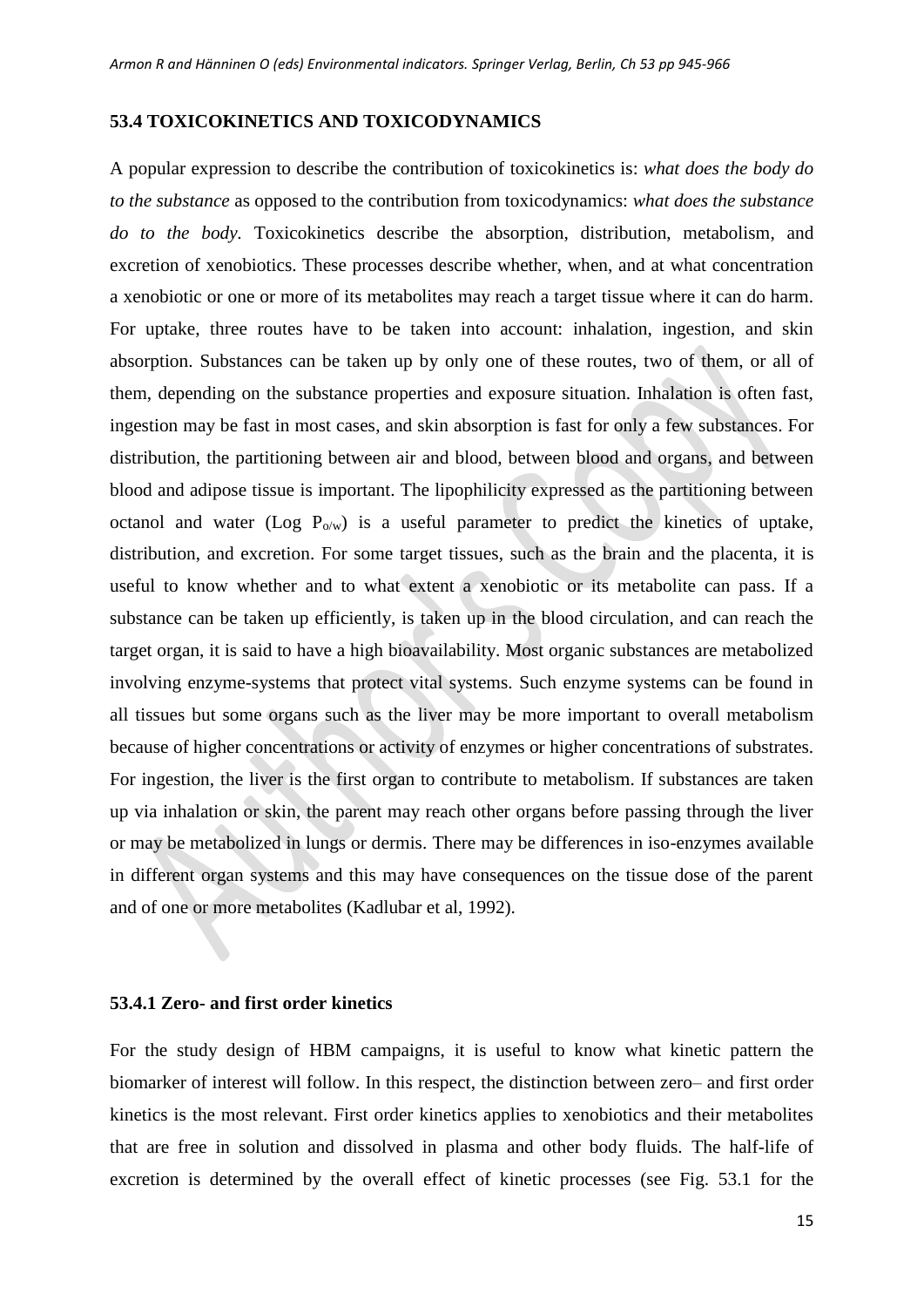influence of elimination half-life on the pattern of excretion of the biomarker). In contrast, zero-order kinetics applies to xenobiotics and their products of metabolism that are formed in the cell interior and that cannot leave the containment of the cell.

This is the case for chemically stable addition products (adducts) of reactive intermediates with intracellular structures and biomolecules, such as DNA, RNA, and proteins. The half-life of these biomarkers is determined by the lifespan of the cell that contains the biomarker of interest. For white blood cells, this depends on the lifespan of the specific subpopulation of the cells. For red blood cells, this lifespan in humans is 126 days. The relative pattern of biomarker elimination over time is shown in Fig. 53.1. Such kinetic patterns can be measured and modelled. In practice, toxicokinetic models are often validated using data from analysis of body tissues and used for predictions of changes of concentrations in different body tissues over time (see 53.5.3). Kinetic information such as the pattern of elimination and the elimination half-life can already be used in the planning phase, e.g., to calculate the time available to collect a sample, regarding the anticipated type of elimination kinetics and the biological half-life *t½* of the specific biomarker. For biomarkers that follow zero kinetics (see 4.1), the time *t<sup>s</sup>* available to collect a sample following an exposure event is equivalent to the estimated population-based life span of the cell that contains the biomarker. This life span is twofold the elimination half-life of the biomarker, only if the limit of quantification (*LOQ*) is much lower than the concentration of the biomarker in the available biological medium estimated at the time of exposure,  $C_e$  (Scheepers et al, 2011):  $t_s \approx 2 \cdot t_{\frac{1}{2}}$  if  $\text{LOQ} \ll C_e$ 

For biomarkers that follow a first order pattern of elimination (see 4.1), the time  $t<sub>s</sub>$  to collect an air sample is equivalent to (Scheepers et al, 2011):  $t_s = t_{\frac{1}{2}}^2 \log(C_e / L OQ)$ 

with  $t_{\frac{1}{2}}$  as the elimination half-life of the biomarker of interest in a biological medium that is available for sample collection.

# **53.4.2 Modifying factors**

There are some person characteristics that should be considered when interpreting biomarker levels. In this section, the influence of gender and age, physical activity, and co-exposures will be discussed as some examples of factors that can modify biomarker levels quite substantially.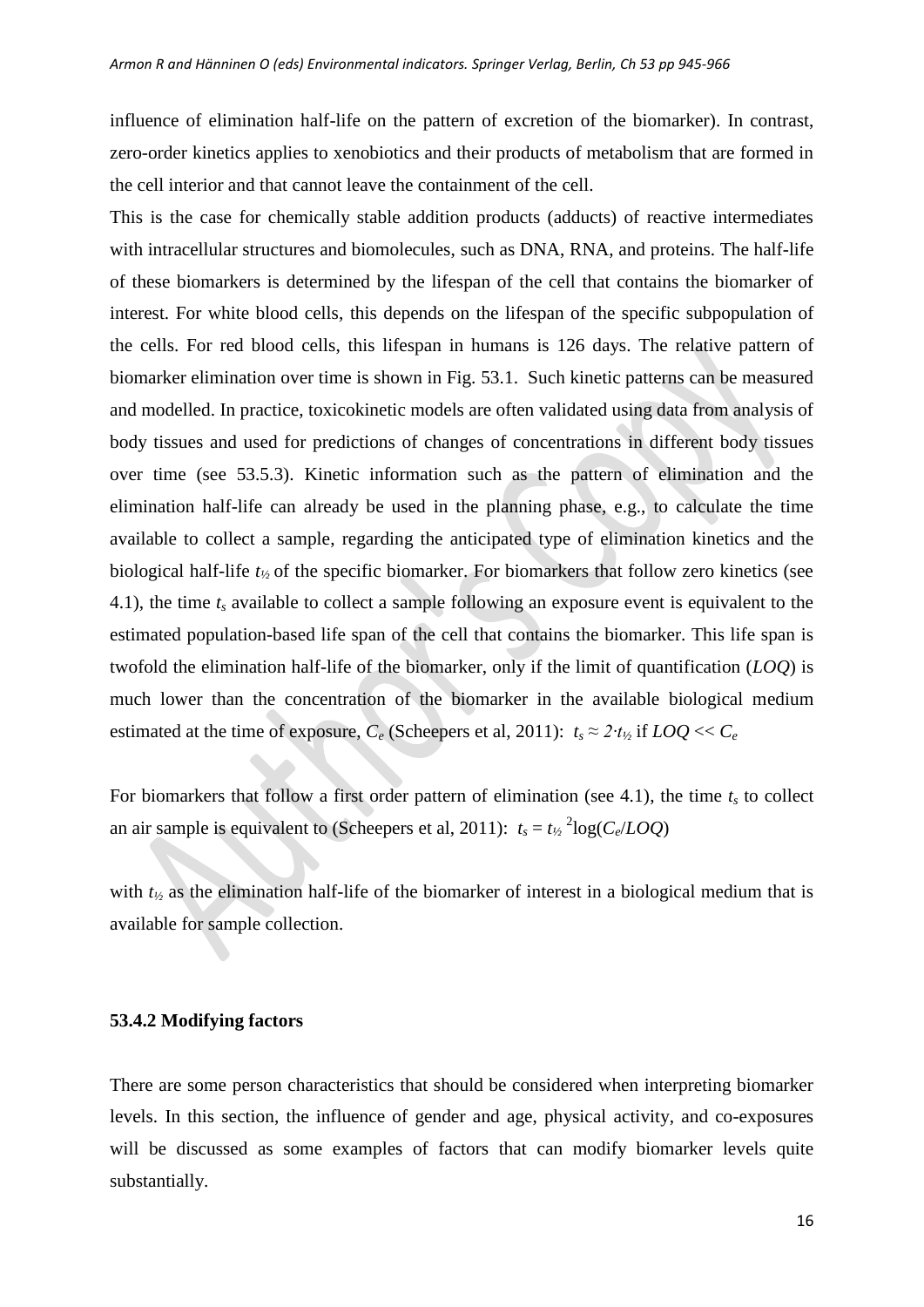

Figure 53.1 Zero and first order elimination of biomarkers with different half-lives. The same data are shown over a time course of hours (left panel) and over the time course of weeks (right panel).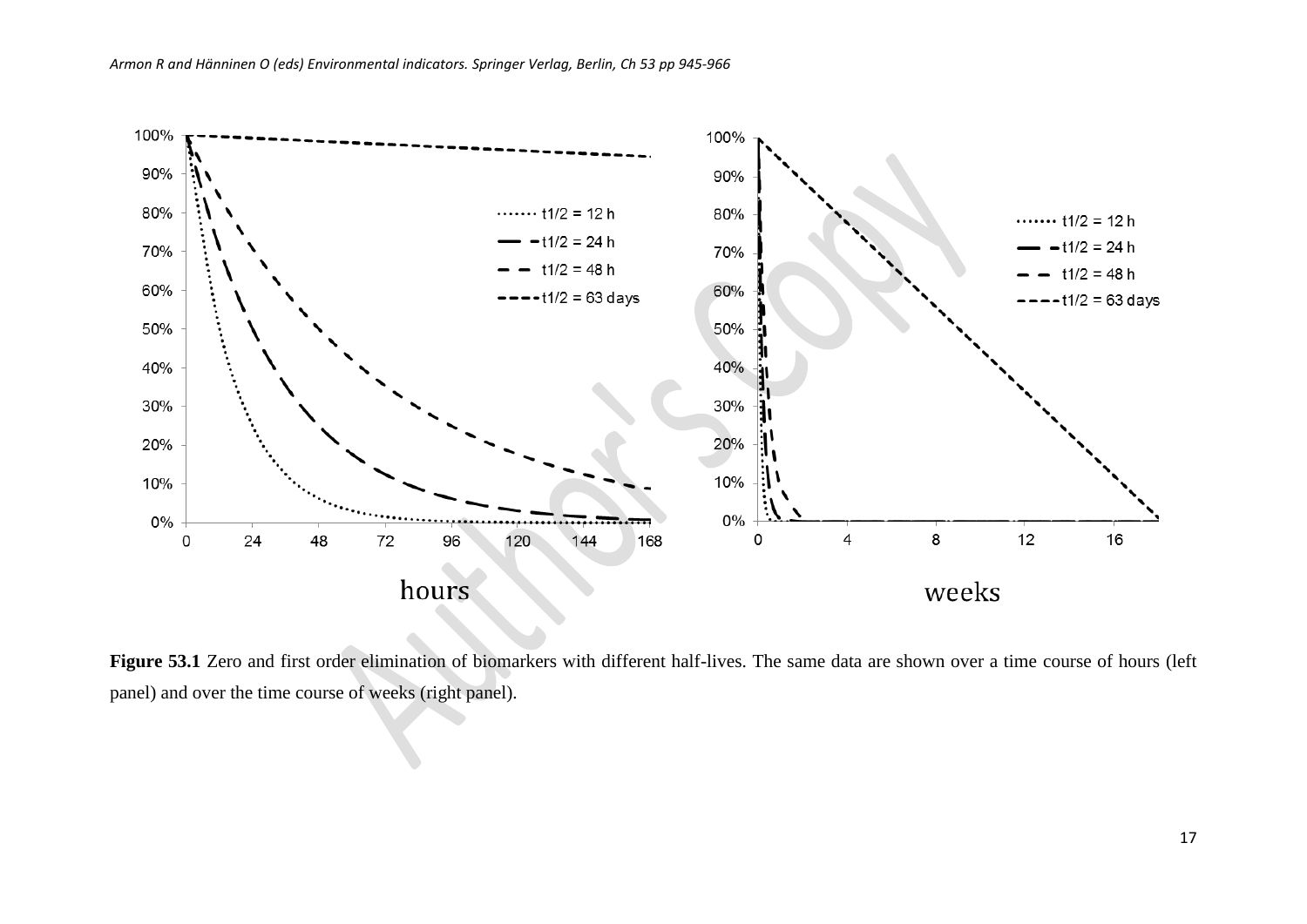# **53.4.3 Gender and age**

Physiology in males and females is different. This relates to the distribution of adipose tissue and to differences in some hormone-directed processes. Young children are likely to have higher exposures than adults. In part, this is related to their body biometry and body physiology (body length and weight, high surface to volume ratio, somewhat higher lung ventilation frequency, etc.). Also, their behavior and activity patterns may attenuate internal exposures (e.g., personal hygiene, hand-mouth contact, sucking and licking of toys and other objects, etc.). It is obvious that it is relevant to register gender and age together with other useful person characteristics.

# **53.4.4 Physical activity**

Physical activity has a profound influence on the ventilation frequency and tidal volume. This may result in an increased uptake rate of xenobiotics from the gas phase. Post-exposure elimination of volatile xenobiotics or their metabolites by inhalation will also be much faster at an elevated level of physical activity due to a higher ventilation rate. A higher physical activity also results in an increased cardiac output that will enhance the distribution to and perfusion of organs. An increased liver perfusion will likely result in a much faster metabolism of xenobiotics (Jonsson et al, 2001). Obviously, when studying exposures of workers it is useful to determine and register their level of physical activity during different phases (pre-exposure, exposure, and post-exposure).

## **53.4.5 Co-exposure**

Most exposures are not to single substances. In addition there may also be life style factors such as smoking of tobacco, drinking of alcoholic beverages, or other uses of stimulating or sedating substances. A particular interesting co-exposure is the use of prescribed or nonprescribed medical drugs. All of these exposures may interact with the toxicokinetics and the toxicodynamics of the substances of interest. Competitive inhibition of enzymatic conversions by medical drugs may alter metabolism (Campbell et al, 1988). Some other co-exposures provide substrates to an enzyme system, increasing the metabolic rate for the xenobiotic of interest. When applying biomonitoring, it is useful to keep track of these co-exposures by asking the study participants some specific questions related to their lifestyle and their use of medication.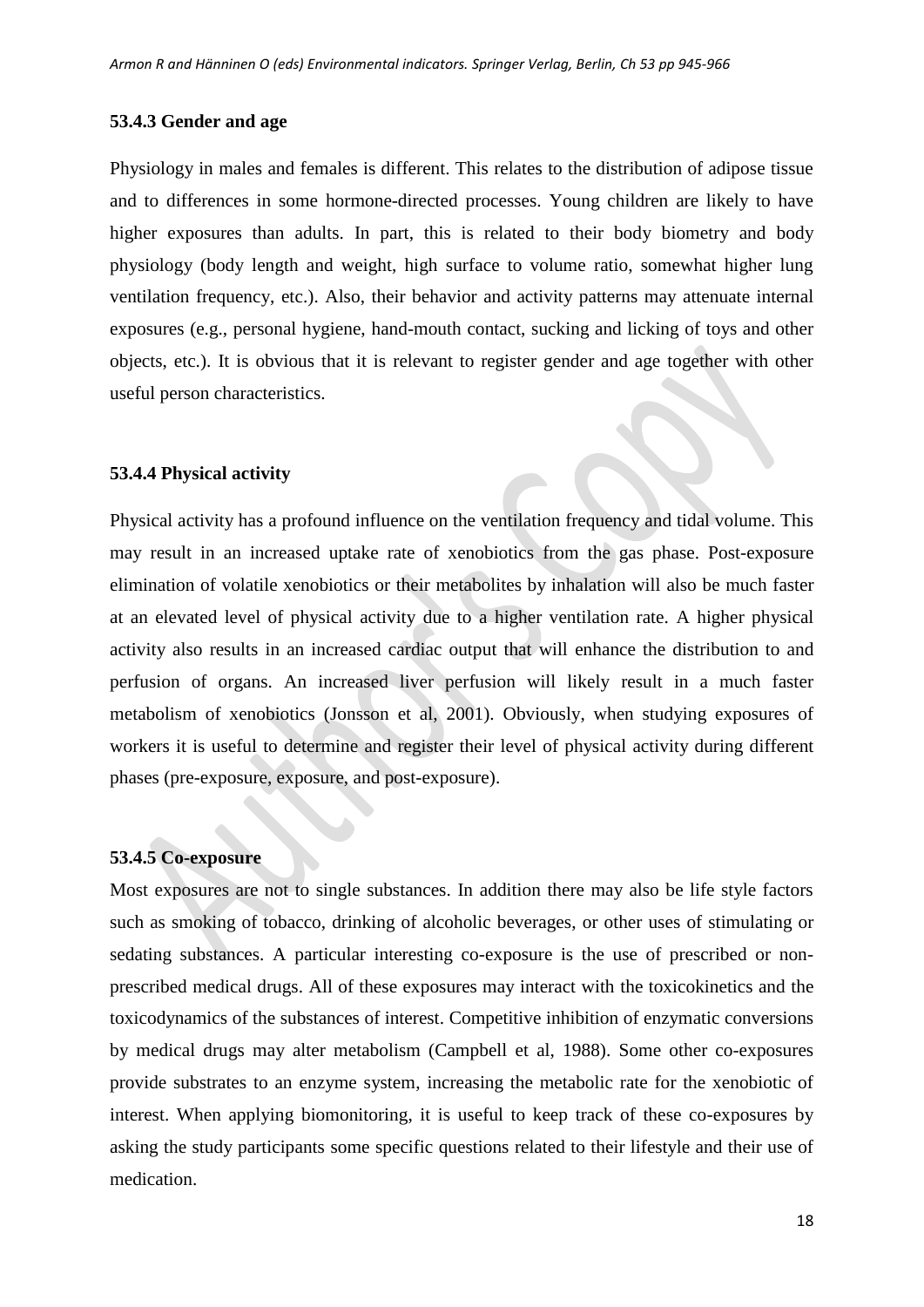## **53.4.6 Modelling**

To some extent it is possible to simulate the toxicokinetics and toxicdynamic processes in a model. As long as exposures are low, most processes can be described in simple toxicokinetic models (TK-models) using linear differentiation equations. If exposures are higher, biotransformation pathways may become over-saturated resulting in more complex processes that require models based on more complex nonlinear differential equations. More accuracy is obtained using models that more precisely simulate human physiology in so-called physiology-based toxicokinetic (PBTK) models. Many substance and body-specific parameters have to be inserted before biomarker levels can be calculated. Once parameterized, the course of biomarker levels over time can be estimated for specific target organs by calculation. The recent introduction of generic PBTK models simplifies the use of these models in spread sheet-based software applications (Jongeneelen et al, 2011a, 2011b). Such models could be used to derive biomarker levels to protect workers or the general public (section 53.5.2). Another interesting application is the use of such models in reverse dosimetry related to chemical incidents. During follow-up to a high exposure, biological tissues are often available for analysis. Because biomarker levels change over time, it is useful to reconstruct the exposure level at the time of the incident. This information can be used in the medical support, for risk assessment, or for scientific research purposes (see chapter 54).

# **53.5 INTERPRETATION AND COMMUNICATION**

The concentration of a parent, metabolite, or adduct provides information on the uptake of xenobiotics, taking into account the overall contribution from different routes of exposure and from different sources of the xenobiotic substance. The level may vary over time and reflects the systemic uptake integrated over different toxicokinetic processes in time. Without additional information on the study subject's person characteristics (gender, age, biometry, physical exercise, co-exposures, etc.), and about the exposure pattern, it is hardly possible to derive useful information from a biomarker concentration concerning the exposure or potential health effects (Edelman et al, 2002).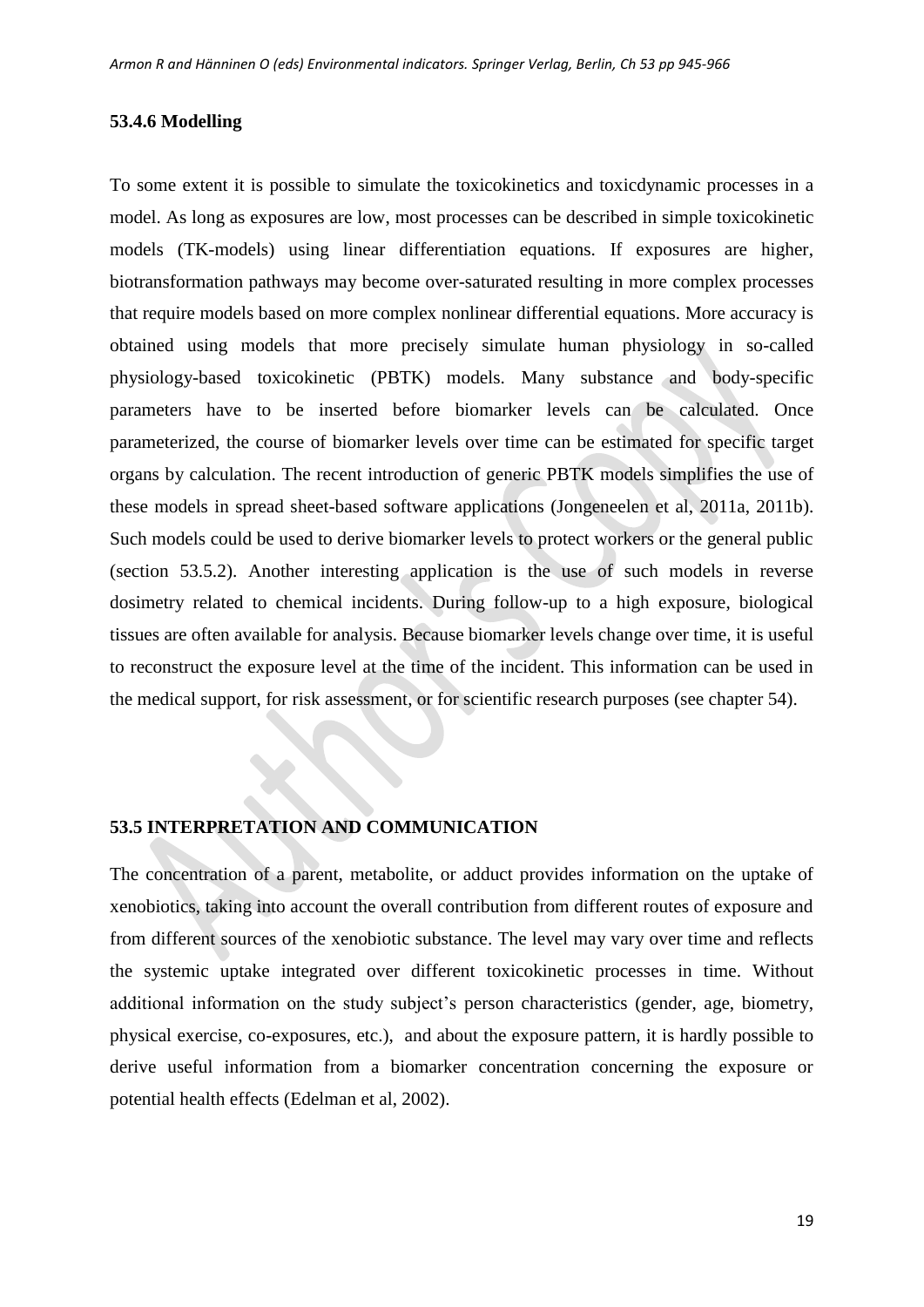#### **53.5.1 Individually and in groups**

Results of a biomonitoring campaign can be presented in descriptive statistics. If required, the results can be stratified according to gender, age, or anticipated exposure status. Stratification for life style factors such as smoking and drinking habits is recommended even if these coexposures may not contain the xenobiotic of interest, as smoking and drinking of alcoholic beverages can attenuate the biomarker levels substantially by changing toxicokinetics such as enzyme activities (see 53.4.5). Use of prescribed medical drugs may also interfere with toxicokinetics or toxicodynamics of the xenobiotic and such effects should also be treated in a separate analysis if possible.

#### **53.5.2 Values for reference**

The most obvious reference level is a baseline level observed for the biomarker in the population of interest. A baseline is defined as the biomarker level observed when there is no known specific exposure other than background exposure. Such a baseline is determined by person characteristics and life style factors (VanRooij et al, 1994). Large population-based HBM programs were introduced in the US and Europe to describe the levels of biomarkers reflecting common and ubiquitous environmental contaminants (Kirman et al, 2012; Joas et al, 2012). If such values are not available for the population of interest, it is possible to determine the baseline by collection of samples before the start of a known exposure event. In populations of workers, a Monday morning sample, prior to the start of a work-shift, gives a suitable reflection of a baseline as long as the half live of elimination is sufficiently short and any traces from a previous workweek were eliminated. Biomarker levels in follow-up spot samples can be interpreted relative to this individually determined reference. For substances with fast toxicokinetics, the comparison of post-shift with pre-shift values is a suitable approach to identifying work-related factors as potential sources of uptake. For biomarkers with a much slower pattern of excretion, samples may have to be collected over several days up to a full workweek because of potential accumulation of the biomarker level over a workweek. The biomarker level in a post-shift sample on the last day of a workweek may provide a value that can be compared to a workplace standard, such as a biological limit value (BLV), for workers. BLVs are specifically established for the desired type of biological sample, as well as the time of sample collection, relative to a period of exposure. BLVs have been published in the US, UK, Finland, and Germany (see for an overview Boogaard, 2009).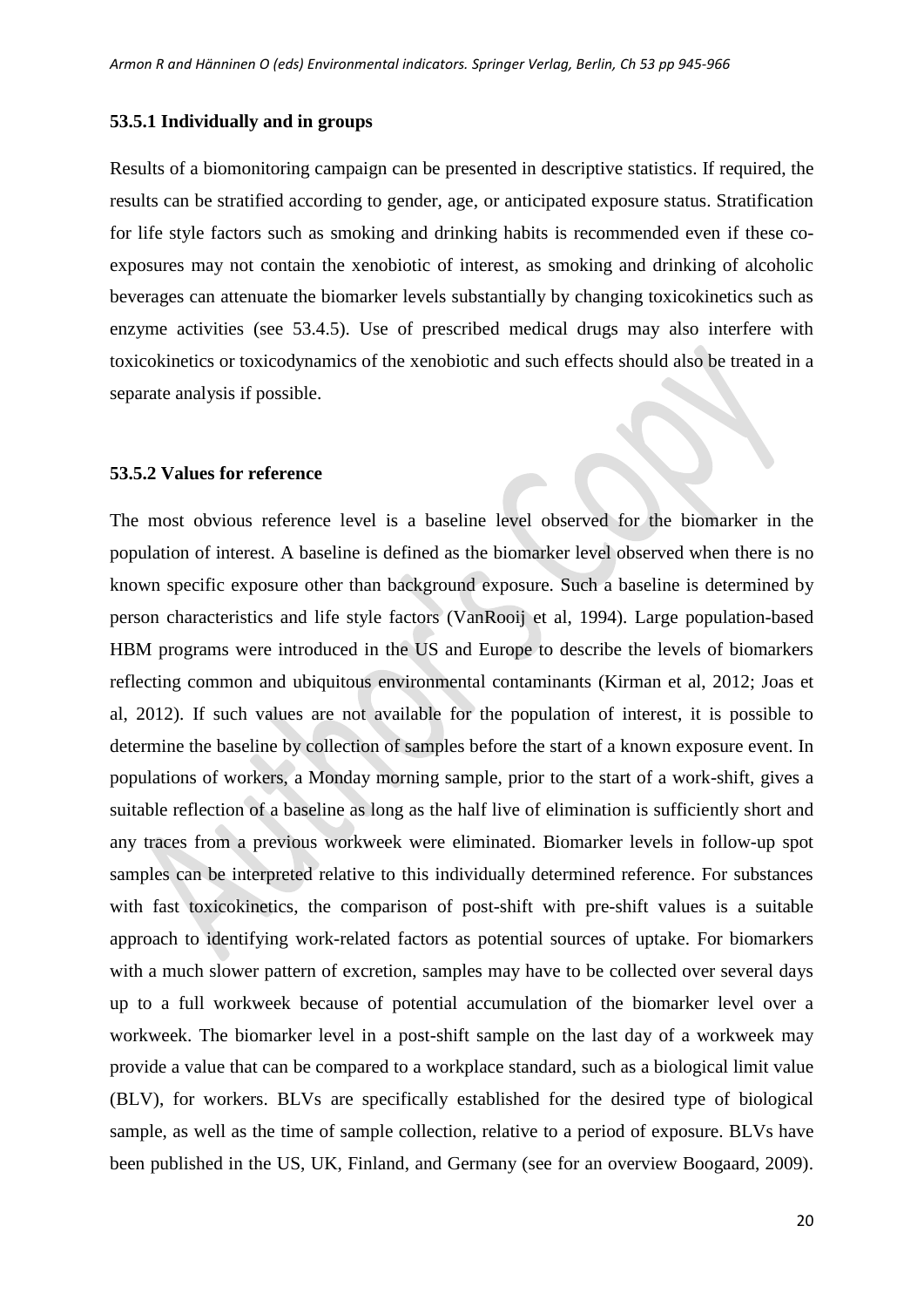Most BLVs have been derived from maximum allowable air levels determined to protect worker's health (Bevan et al, 2012). Equations describing the numerical association between levels of inhalation exposure and biomarker levels have been published by the Deutsche Forschungsgemeinschaft (DFG, 2012).



**Figure 53.2** Bioactivation of two congeners of polycyclic aromatic hydrocarbons (PAH) and their respective metabolites that are often used as biomarkers of exposure to PAH.

#### **53.5.3 Pattern over time**

Following the end of exposure, biomarker levels will normally gradually decrease towards background levels that are considered to be a baseline within a population (see 4.1). If the levels remain the same or go up in the post-exposure phase this may indicate a latency in uptake into the circulation from a depot in, e.g., skin, lungs, or intestine. Since skin absorption is a slow process compared to inhalation and gastrointestinal absorption, latency in skin absorption may cause the highest plasma concentration to be reached several hours following cessation of exposure. For substances with high acute toxicity, it is recommended that admission to a healthcare facility be considered because symptoms of intoxication may occur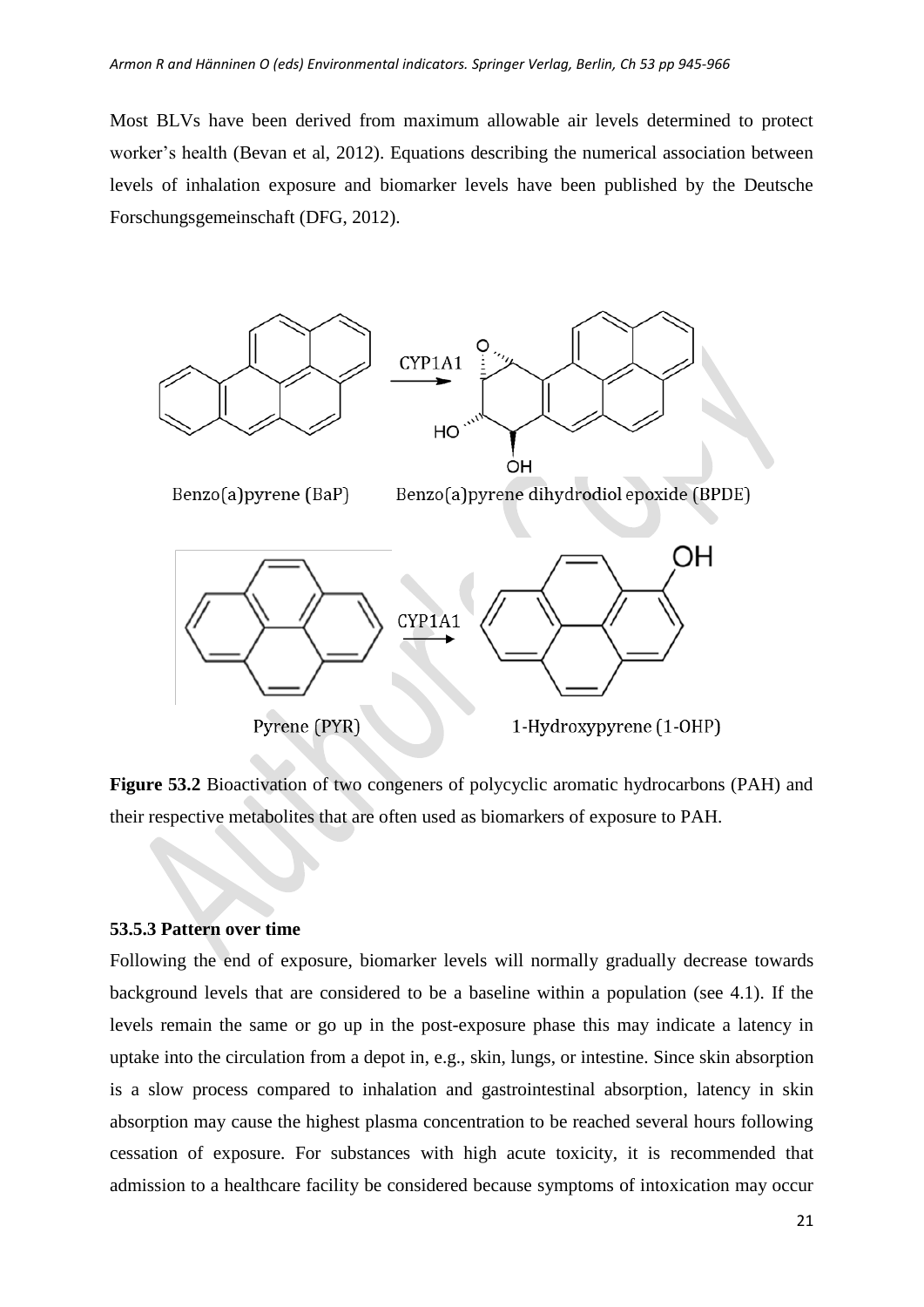a considerable time after the exposure ended (see chapter 52). If exposures do not decrease over a period of several days, there may still be an unknown or undetected source of exposure in the living or working environment. It is also possible that there a sink in the body from where a xenobiotic substance or a product of biotransformation is released into the circulation at a slow rate. This can be a depot of scarcely water-soluble material in the lung lumen, such as deposited ultrafine particles from welding fumes (Scheepers et al, 2008), a sink of a lipophilic substance in adipose tissue, such as in exposures to dioxin (Sorg et al, 2003), a substance that is protein-bound and slowly released due to the long life span of a cell in the case of hemoglobin adducts (Bader and Wrbitzky, 2006), or a tissue depot of protein-bound xenobiotic substance in the kidneys, such as in the case of long-term exposure to cadmium (Sangster et al, 1984).

The use of HBM will be illustrated in a study of dermal absorption of PAH from coal tar. PAH represent a group of substances with a high molecular weight and high lipophilicity. Only judged by their substance properties, dermal absorption would be considered negligible. However, dermal administration of coal-tar in human volunteers demonstrated that benzo[a]pyrene (BaP) is effectively absorbed. As diffusion is the transport process in skin absorption, the concentration gradient over the stratum corneum is the driving force of skin permeation. Metabolism of BaP by CYP1A1 in the dermis increases the concentration gradient and explains the dermal uptake of BaP and other PAH (Fig. 53.2).



**Figure 53.3** Conceptual model for stratum corneum permeation of benzo[a]pyrene (BaP) that represents the most important rate-limiting step to skin absorption of BaP. The aborption is driven by a concentration gradient that is enhanced by biotransformation of BaP to BPDE by Cytochrome P450 1A1 in the epidermis.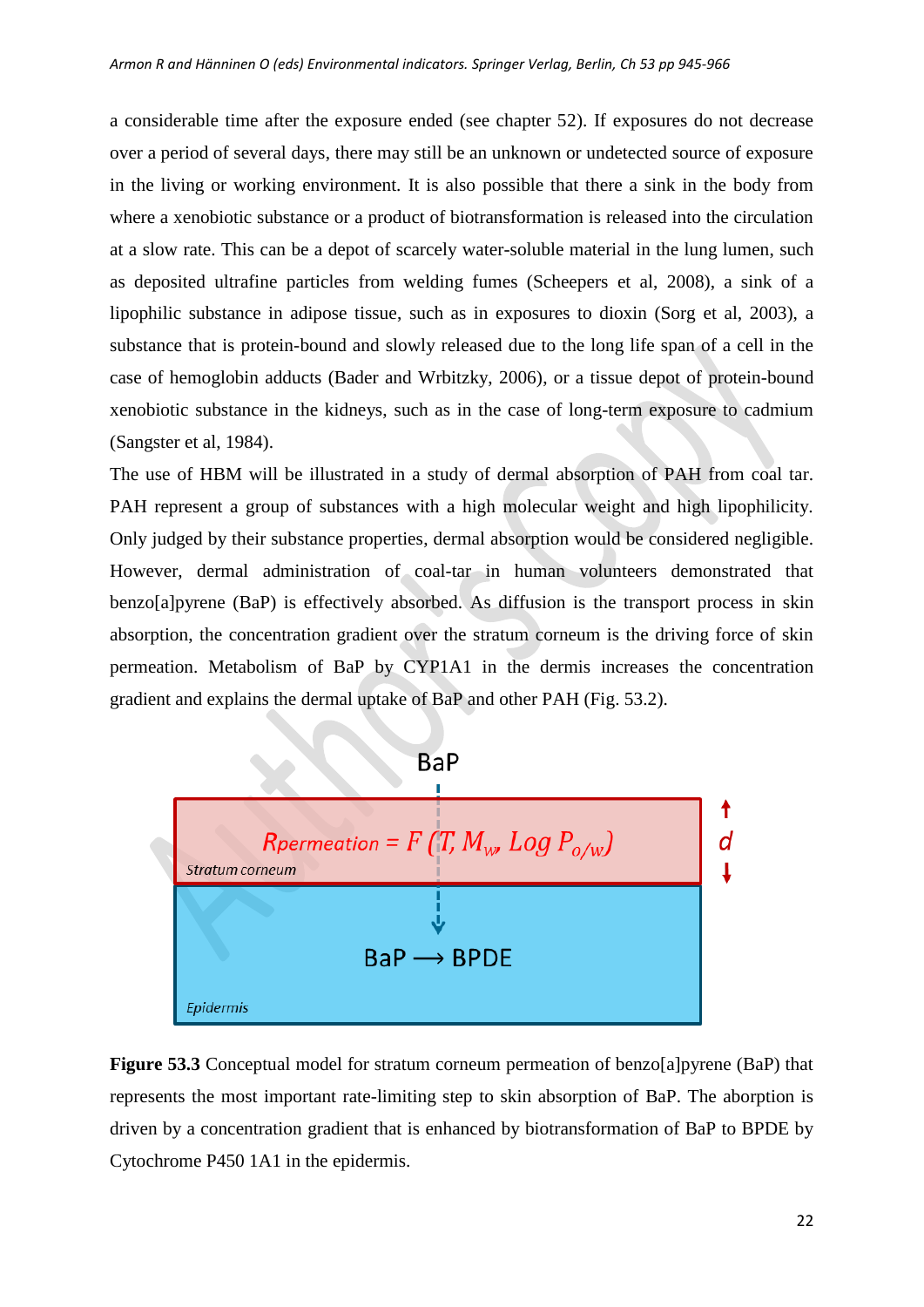The skin absorption of PAH in workers was demonstrated in road paving workers by using 1 hydroxypyrene as a biomarker of exposure and bioactivation (Fig. 53.2). Urinary excretion increased from pre-shift to post-shift urine samples in workers exposed to coal tar-doped asphalt (Jongeneelen et al, 1988). That diffusion is the ruling physical process was also demonstrated in a well-controlled study by Roelofzen and co-workers (2012), comparing uptake of PAH in psoriasis patients who received coal tar therapy with the uptake following a similar treatment in healthy volunteers. The uptake in psoriasis patients was slowed down as reflected in a lower level of total PAH adducts, as well as specific BaP adducts (Fig 53.4 and Table 53.2), and a lower urinary excretion of 1-hydroxypyrene over the entire period of the treatment compared to observed levels in healthy subjects (Fig. 53.5).



**Figure 53.4** (a) Structures of the trans-opened BPDE adducts at  $N^2$  on the guanine base of DNA. A single site-specific trans-opened 7,8,9,10-tetrahydrobenzo[a]pyrene 7,8-diol 9,10 epoxide N<sup>2</sup>-deoxyguanosine adduct (from: Kramata et al,  $(2003)$ . (b): Structure of an adduct of (+)-(7S,8R,9S,10R)-7,8-dihydroxy-9,10-epoxy-7,8,9,10-tetrahydrobenzo[a]pyrene in a DNA duplex (Wikimedia Commons, the free media repository). The authors suggested that this was a direct result of a smaller distance to be covered in the stratum corneum of healthy subjects compared with patients who have a much thicker stratum corneum as a result of their disease.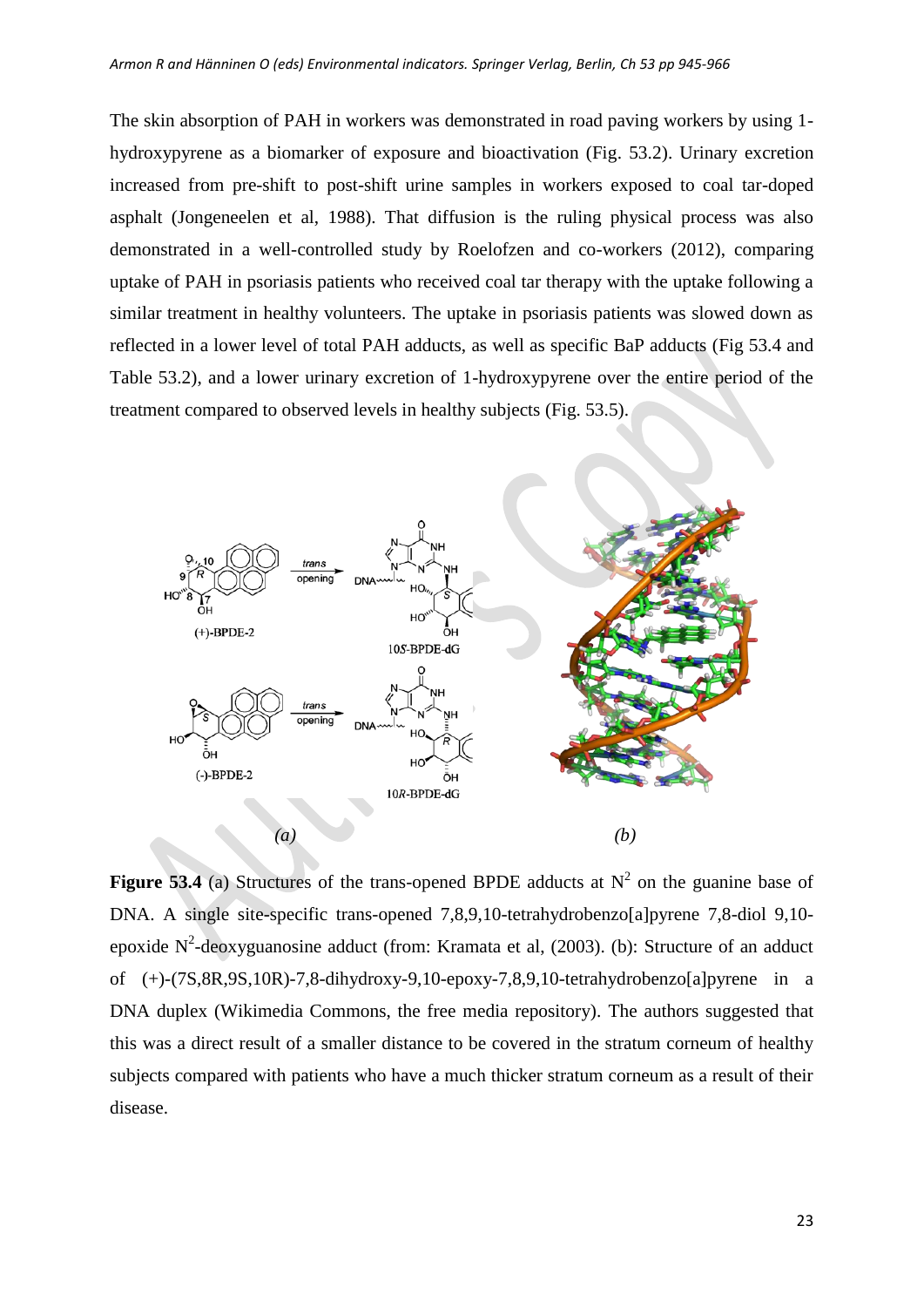

Figure 53.5 Urinary excretion of 1-OHP (error bar indicates standard error of the mean). Time  $t = 0$  h marks the time just before the start of topical application of coal tar ointment. Exposure continued over 96 h. The reduced uptake in psoriasis patients is explained by a disease-related increased thickness of the stratum corneum that contributes to a slower uptake of pyrene. (Source: Roelofzen et al, 2012)

**Table 53.3** Median levels (range) of sum of PAH adducts and BPDE DNA adducts in volunteers and patients before and 96 h after the start of application of coal tar ointment (CTO). Adduct levels were measured by  $^{32}P$ -postlabeling and expressed per 108 nucleotides.  $* p < 0.05$  compared to baseline (Roelofzen et al., 2012).

| <b>Study group</b> | <b>Before CTO administration</b><br>$(t = 0 h)$ |                 | <b>After CTO administration</b><br>$(t = 96 h)$ |                 |
|--------------------|-------------------------------------------------|-----------------|-------------------------------------------------|-----------------|
|                    | Sum of PAH-DNA                                  | <b>BPDE-DNA</b> | Sum of PAH-DNA                                  | <b>BPDE-DNA</b> |
| Healthy subjects   | 3.5                                             | < 0.1           | 21.1                                            | 8.2             |
| $(N = 10)$         | $(1.0-5.2)$                                     |                 | $(12.9-29.2)^*$                                 | $(3.9-13.3)^*$  |
| Patients           | 1.0                                             | < 0.1           | 3.6                                             | 1.1             |
| $(N = 10)$         | $(0.6-2.9)$                                     |                 | $(2.1 - 18.9)^*$                                | $(0.5-6.7)$ *   |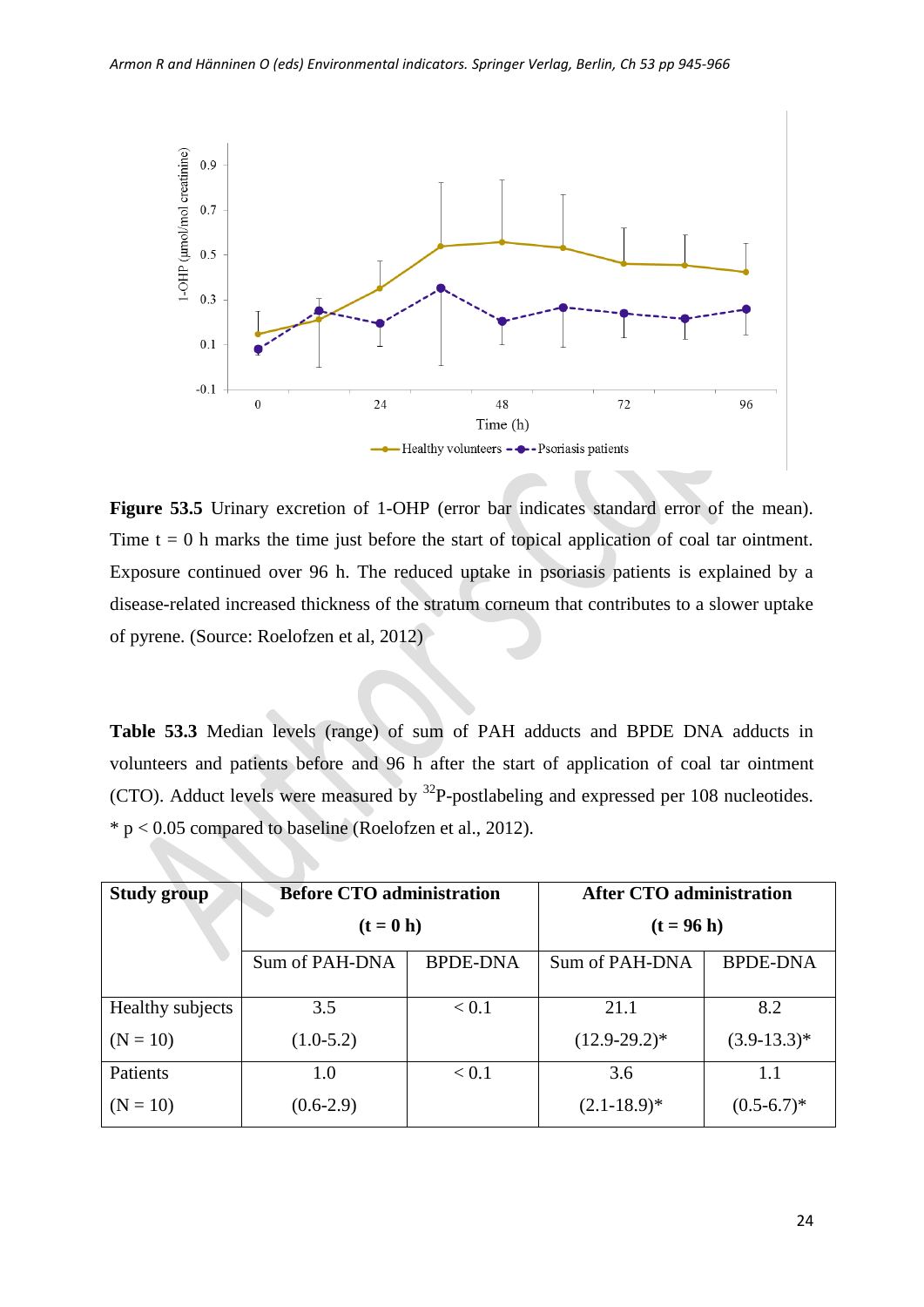# **53.5.4 Communication strategies**

Despite a clear explanation prior to the start of an HBM campaign the meaning of the results of HBM may not be entirely clear. Following an analysis of body tissues, study participants often expect to receive information on their present or future health status. The researchers should explain that most biomarkers reflect uptake, bioavailability, and some also bioactivation. Only a few biomarkers reflect physiological responses that can be interpreted as a predictor of a health-related outcome. Also, these responses will likely disappear because the effects are most often reversible. Only those responses that can be interpreted as adverse in the short-term (e.g., elevated carboxyhemoglobin, inhibition of acetyl cholinesterase activity, elevated methaemoglobin level) may require therapy (see Chapter 54). A continued internal exposure over long to almost life-long exposure may be a risk factor for the occurrence of chronic disease and may also lead to different types of cancer or non-cancer related organ failure. For cancer, many of those exposures have been identified in populations of workers and are listed as human carcinogens by the WHO (see. [http://monographs.iarc.fr/ENG/Classification/ClassificationsAlphaOrder.pdf\)](http://monographs.iarc.fr/ENG/Classification/ClassificationsAlphaOrder.pdf).

HBM may help to confirm a suspected exposure to a hazardous and potential reproduction toxic and/or carcinogenic risk factor and measures can and should be considered to take away or reduce the sources of such exposures to prevent the occurrence of disease. Only if exposures are extremely high, may the elevated levels of biomarkers explain the occurrence of clinical signs of intoxication that may earlier not have been attributed to a chemical exposure. Such results require immediate and appropriate treatment (see chapter 54). In most cases, biomarker levels will be low and will not explain clinical symptoms. Often exposures are too short (accidents) or there was no direct contact, the direct contact did not lead to a significant uptake or the uptake did not result in a systemic exposure of biological significance. Based on a well-informed interpretation, a physician can often reassure the study subject that health consequences are not likely in the short or long term (Scheepers et al, 2014).

Physicians who are not familiar with the interpretation of laboratory results related to the biomarkers discussed in this section should consult a national or regional poison center for support in interpretation of lab results regarding how to communicate these results to the study subjects, including the consequences of engaging in some kind of treatment to reduce health implications and the potential side-effects of such medical interventions. In many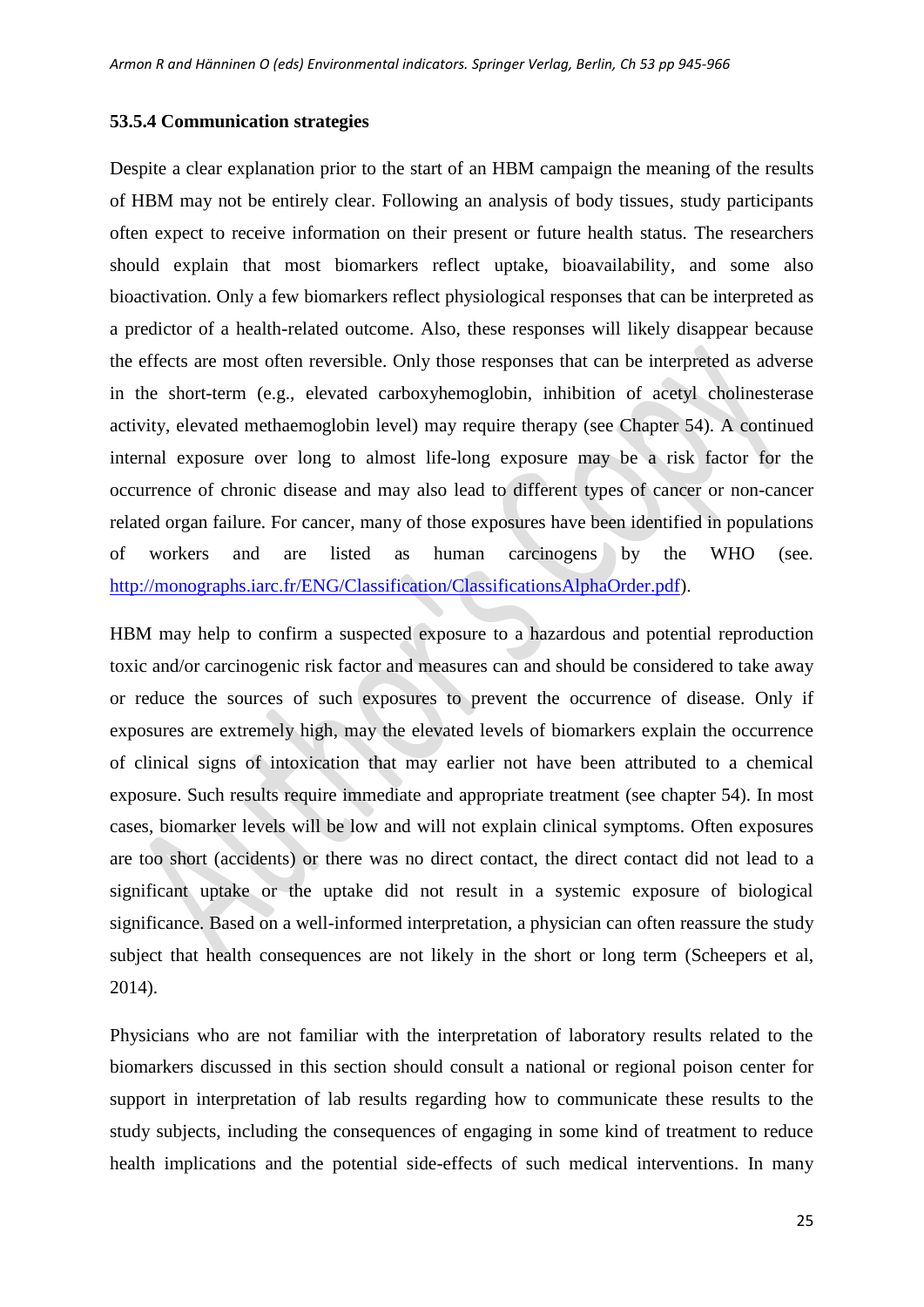cases, biomonitoring results will just confirm that supportive medical treatment is sufficient to prevent any adverse health effects resulting from toxic exposures (see Chapter 54). If requested, the results of HBM should be made available and explained to the individual study participant.

#### **53.6 DISCUSSION**

Analytical capability, either sensitivity or specificity, augments the potential use of the analysis of body tissues in human health risk assessment. A positive finding of a xenobiotic substance in a body fluid does not represent a risk to health by itself. A positive biomarker finding should be put in perspective by use of contextual information, including both person characteristics and exposure information. This can be done by applying HBM in carefully designed population-based studies where data can become much more valuable if sample collection is repeated in time (Chadeau-Hyam et al, 2013). Temporal patterns of biomarkers can be studied and interpreted by use of mathematical models. In the near future, it is expected that bio-banks will provide valuable resources for the use of HBM approaches in population-based studies. HBM will contribute to studies aimed at describing the totality of environmental exposures from conception onward (Scheepers et al, 2013). These so-called exposome studies are trying to complement the interest in genome characterization by study of the individual's internal and external exposome in connection to temporal shifts in environmental exposures, so-called critical life stages, such as conception, adolescence, pregnancy, and major changes in working environment, such as a new job or in living environment such as migration (Vineis et al, 2013). Biomarkers will help us to understand the role molecular mechanisms in associations between environmental factors and observed responses in human populations (Chadeau-Hyam et al, 2011). These changes result in physiological responses that lead to higher or lower risk in short- and long-term health effects that are of interest to public health policy.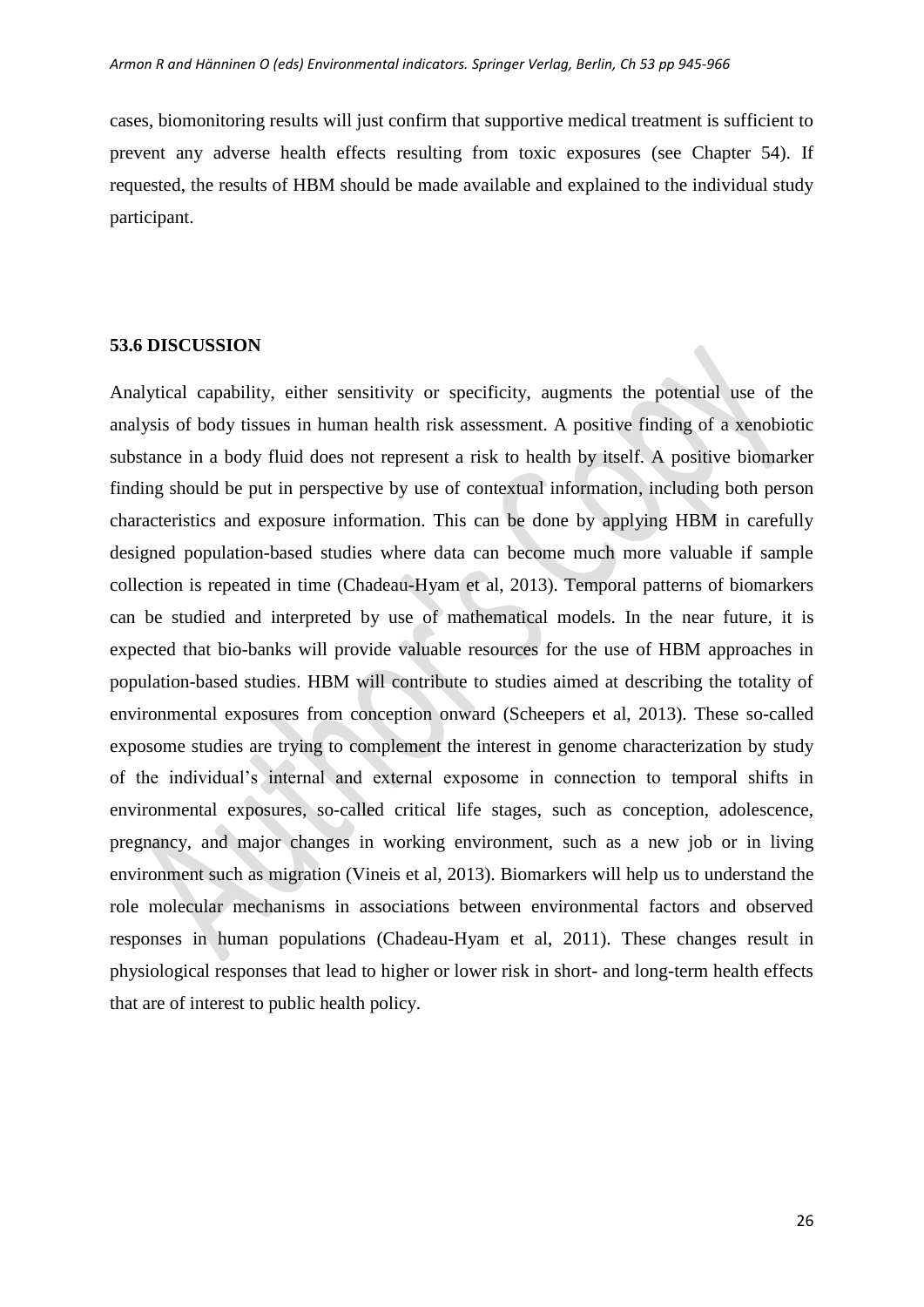# **53.7 CONCLUSIONS**

The impact of environmental exposures is strongly dependent on the amount of a xenobiotic substance reaching a critical level in one or more internal organs. Analysis of biomarkers in body tissues demonstrates an internal exposure even in persons that do not have the clinical signs of intoxication. Such exposure may originate from different sources and reach the target tissue via different routes of uptake and biotransformation pathways. Biomarkers of susceptibility and effect can demonstrate an early response of human physiology to an exposure that may initially not be detected or evaluated as a health risk. Genes interact with the environment and explain differences in individual responses within a population, even if exposures across the population are quite similar. HBM deserves a prominent position within the field of contemporary public health research.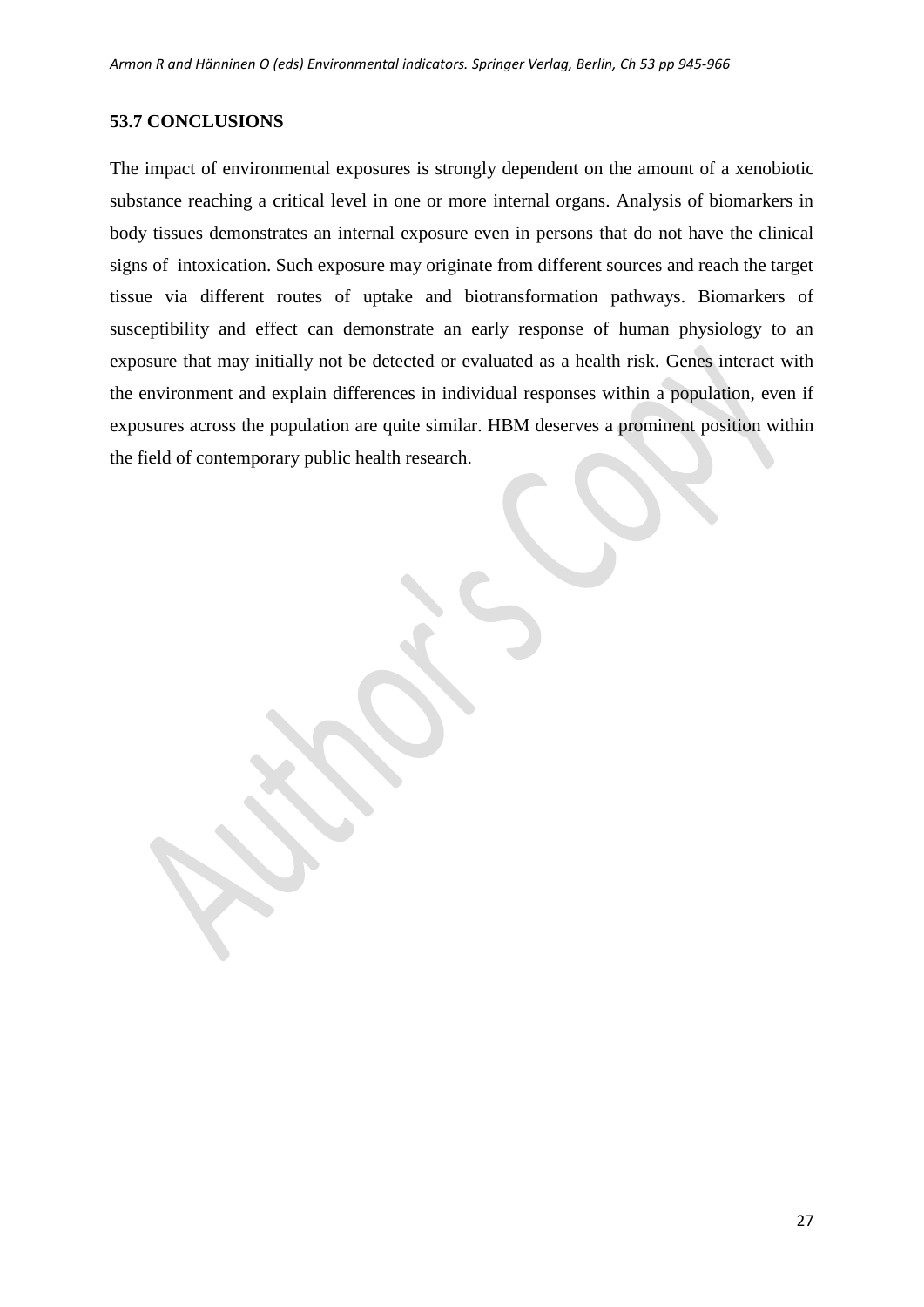# **References**

- 1. Autrup H (2000)Genetic polymorphisms in human xenobiotica metabolizing enzymes as susceptibility factors in toxic response. Mutat Res 464(1):65-76.
- 2. Bader M, Wrbitzky R (2006)Follow-up biomonitoring after accidental exposure to acrylonitrile:- 8implications for protein adducts as a dose monitor for short-term exposures. Toxicol Lett 162(2-3):125-131.
- 3. Bevan R, Angerer J, Cocker J, Jones K et al (2012) Framework for the development and application of environmental biological monitoring guidance values. Regul Toxicol Pharmacol 63(3):453-460.
- 4. Bartrem C, Tirima S, von Lindern I, von Braun M et al (2013) Unknown risk: coexposure to lead and other heavy metals among children living in small-scale mining communities in Zamfara State, Nigeria. Int J Environ Health Res. 2013 Sep 17.
- 5. Campbell L, Wilson HK, Samuel AM, Gompertz D (1988) Interactions of m-xylene and aspirin metabolism in man. Br J Ind Med45(2):127-32.
- 6. Chadeau-Hyam M, Athersuch TJ, Keun HC, De Iorio M et al (2011) Meeting-in-themiddle using metabolic profiling - a strategy for the identification of intermediate biomarkers in cohort studies. Biomarkers 16(1):83-88.
- 7. Chadeau-Hyam M, [Campanella G,](http://www.ncbi.nlm.nih.gov/pubmed?term=Campanella%20G%5BAuthor%5D&cauthor=true&cauthor_uid=23918146) [Jombart T,](http://www.ncbi.nlm.nih.gov/pubmed?term=Jombart%20T%5BAuthor%5D&cauthor=true&cauthor_uid=23918146) [Bottolo L](http://www.ncbi.nlm.nih.gov/pubmed?term=Bottolo%20L%5BAuthor%5D&cauthor=true&cauthor_uid=23918146) et al (2013) Deciphering the complex: Methodological overview of statistical models to derive OMICS-based biomarkers. Environ Mol Mutagen 54(7):542-557.
- 8. Crump K, Viren J, Silvers A, Clewell H  $3<sup>rd</sup>$  et al (1995) Reanalysis of dose-response data from the Iraqi methylmercury poisoning episode. Risk Anal 15(4):523-532.
- 9. Deutsche Forschungsgemeinschaft (2012) List of MAK and BAT Values 2012: Maximum Concentrations and biological Tolerance Values at the Workplace. Wiley, 293 pp.
- 10. Edelman P, Osterloh J, Pirkle J, Caudill SP et al (2003) Biomonitoring of chemical exposure among New York City firefighters responding to the World Trade Center fire and collapse. Environ Health Perspect 111(16):1906-1911.
- 11. Félix PM, Franco C, Barreiros MA, Batista B et al. (2013) Biomarkers of exposure to metal dust in exhaled breath condensate: methodology optimization. Arch Environ Occup Health 68(2):72-79.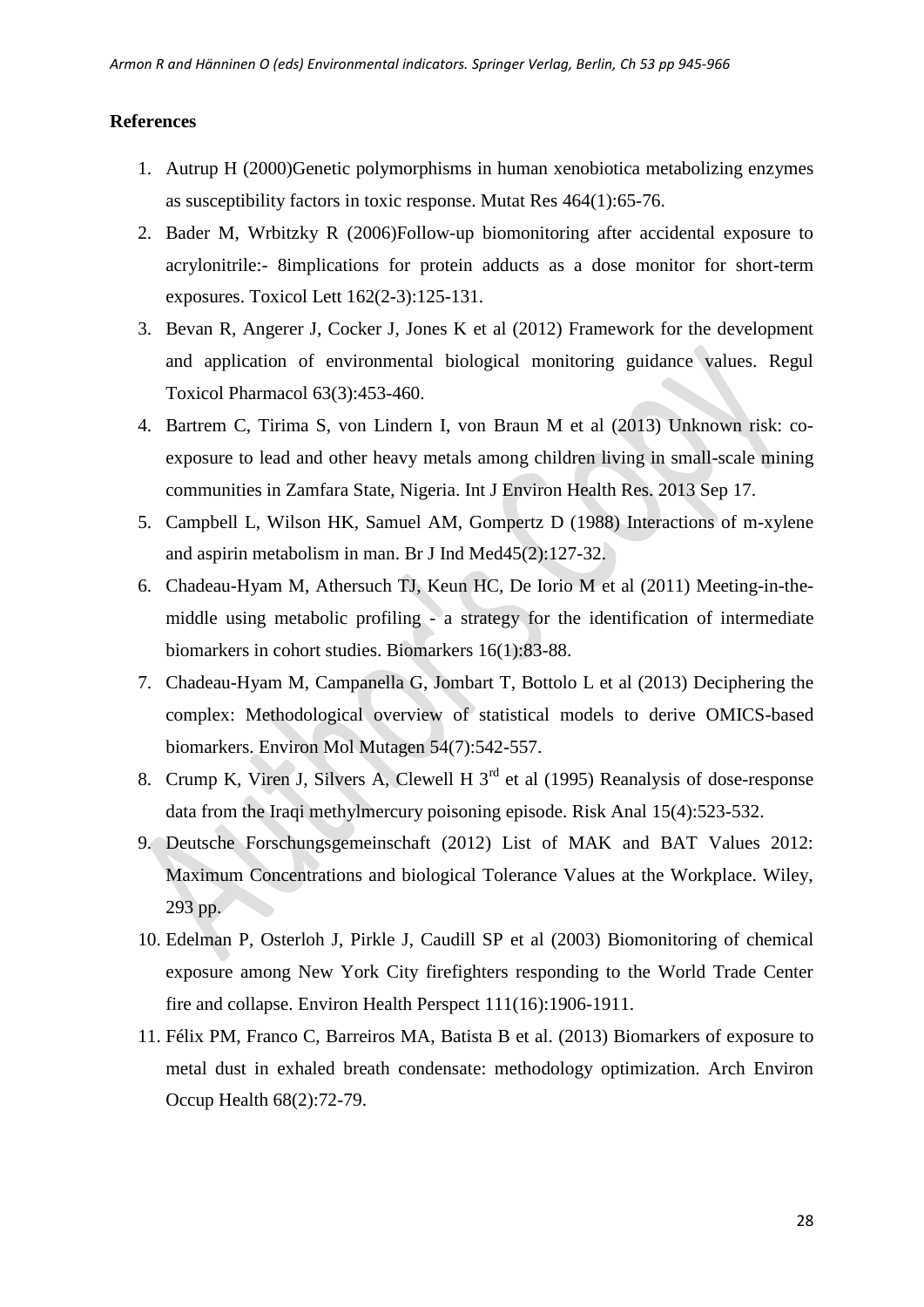- 12. Fustinoni S, Giampiccolo R, Pulvirenti S, Buratti M et al (1999) Headspace solidphase microextraction for the determination of benzene, toluene, ethylbenzene and xylenes in urine. J Chromatogr B Biomed Sci Appl 723(1-2):105-115.
- 13. Garde AH, Hansen AM, Kristiansen J, Knudsen LE (2004) Comparison of uncertainties related to standardization of urine samples with volume and creatinine concentration. Ann Occup Hyg 48(2):171-179.
- 14. Garner RC, Tierney B, Phillips DH (1988) A comparison of 32P-postlabelling and immunological methods to examine human lung DNA for benzo[a]pyrene adducts. IARC Sci Publ 89):196-200.
- 15. Hagmar L, Brøgger A, Hansteen I-L, Heim S et al (1994) Cancer risk in humans predicted by increased levels of chromosomal aberrations in lymphocytes: Nordic study group on the health risk of chromosome damage. Cancer Res 54:2919-2922.
- 16. Joas R, Casteleyn L, Biot P, Kolossa-Gehring M et al (2012) Harmonised human biomonitoring in Europe: activities towards an EU HBM framework. Int J Hyg Environ Health 215:172-175.
- 17. Jongeneelen FJ, Scheepers PTJ, Groenendijk A, Van Aerts AGJM et al (1988) Airborne concentrations, skin contamination, and urinary metabolite excretion of polycyclic aromatic hydrocarbons among paving workers exposed to coal tar-derived road tars. Am Ind Hyg Assoc J 49:600-607.
- 18. Jongeneelen FJ,ten Berge WF (2011a) A Generic, Cross-Chemical Predictive PBTK Model with Multiple Entry Routes Running as Application in MS Excel; Design of the Model and Comparison of Predictions with Experimental Results. AnnOccupat Hygiene 55: 841-864.
- 19. Jongeneelen FJ,ten Berge WF (2011b) Simulation of urinary excretion of 1 hydroxypyrene in various scenarios of exposure to PAH with a generic, crosschemical predictive PBTK-model. Intern Arch Occupat Environ Health. 85(6):689- 702.
- 20. Jonsson F, Bois F, Johanson G (2001) Physiologically based pharmacokinetic modeling of inhalation exposure of humans to dichloromethane during moderate to heavy exercise. Toxicol Sci 59(2):209-218.
- 21. Kadlubar FF, Butler MA, Kaderlik KR, Chou HC et al (1992) Polymorphisms for aromatic amine metabolism in humans: relevance for human carcinogenesis. Environ Health Perspect 98:69-74.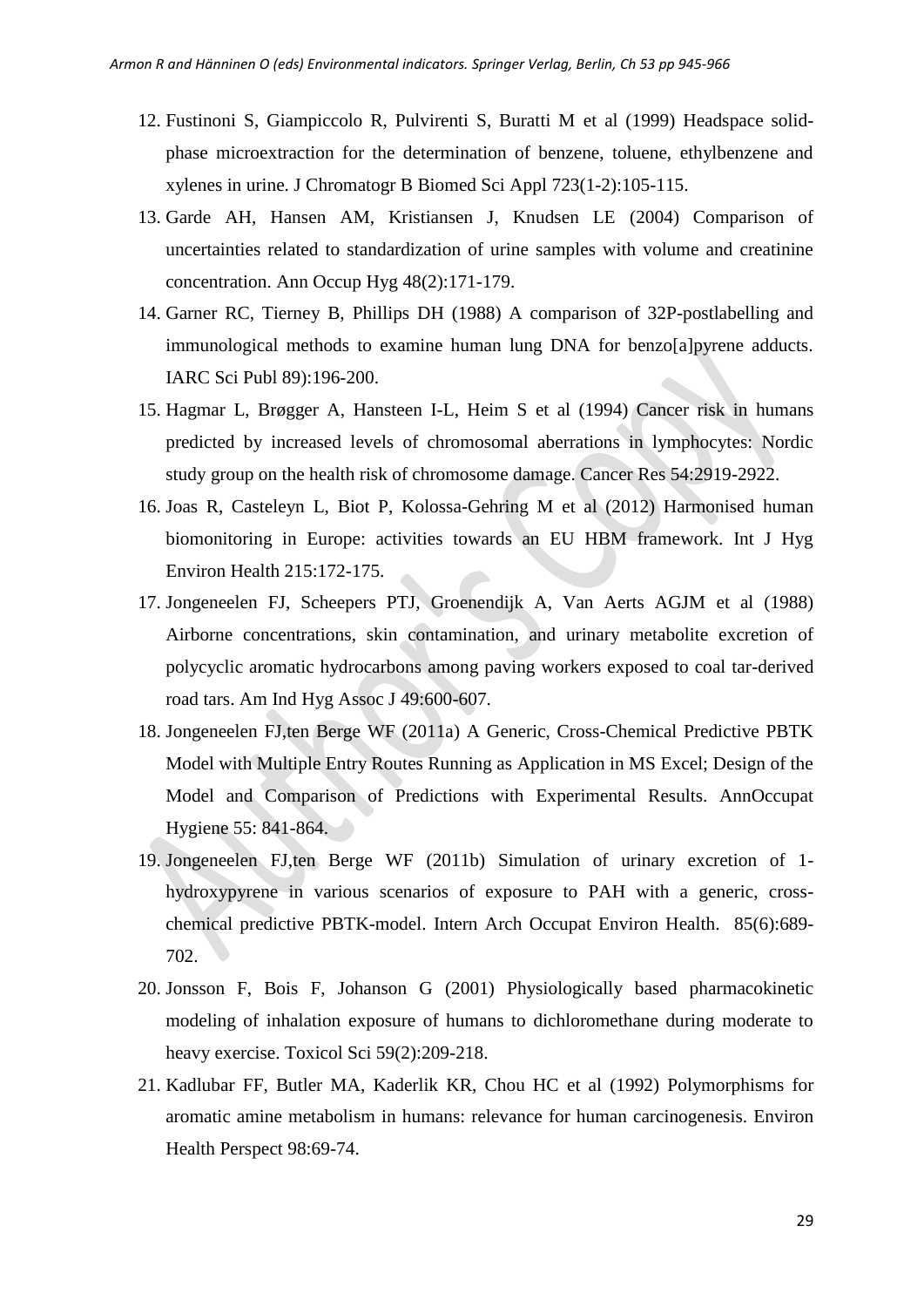- 22. Kim M, Kim K (2011) Biomonitoring of lead and cadmium in the hair and fingernails of elderly Korean subjects. Biol Trace Elem Res 143(2):794-802.
- 23. Kirman CR, Aylward LL, Blount BC, Pyatt DW(2012) Evaluation of NHANES biomonitoring data for volatile organic chemicals in blood: application of chemicalspecific screening criteria. J Expo Sci Environ Epidemiol 22:24-34.
- 24. Kramata P, Zajc B, Sayer JM, Jerina DM et al (2003) Structure of a high fidelity DNA polymerase bound to a benzo[a]pyrene adduct that blocks replication. J Biol Chem280:3764-3770.
- 25. LRI-CEFIC (2012) IndusChemFate can be downloaded from [http://www.cefic](http://www.cefic-lri.org/lri-toolbox/induschemfate)[lri.org/lri-toolbox/induschemfate](http://www.cefic-lri.org/lri-toolbox/induschemfate)
- 26. Mercadante R, Polledri E, Bertazzi PA, Fustinoni S (2013) Biomonitoring short- and long-term exposure to the herbicide terbuthylazine in agriculture workers and in the general population using urine and hair specimens. Environ Int 60:42-47.
- 27. Luconi M, Silva MF, Olsina RA, Fernandez L (2001) Flow injection spectrophotometric analysis of lead in human saliva for monitoring environmental pollution. Talanta 54(1):45-52.
- 28. Manno M, Viau C,Cocker J, Colosio C et al (2010) Biomonitoring for occupational health risk assessment (BOHRA). Toxicol Lett 192(1):3-16.
- 29. Nigg HN, Wade SE (1992)Saliva as a monitoring medium for chemicals. Rev Environ Contam Toxicol 129:95-119.
- 30. Roelofzen JH, van der Valk PG, Godschalk R, Dettbarn G et al.(2012) DNA adducts in skin biopsies and 1-hydroxypyrene in urine of psoriasis patients and healthy volunteers following treatment with coal tar. Toxicol Lett 213(1):39-44.
- 31. Norppa H, Bonassi S, Hansteen IL, Hagmar L et al (2006) Chromatomal Aberrations and SCEs as biomarkers of cancer research. Mutation Res 600:37-45.
- 32. Van Rooij JG, Veeger MM, Bodelier-Bade MM, Scheepers PT et al (1994) Smoking and dietary intake of polycyclic aromatic hydrocarbons as sources of interindividual variability in the baseline excretion of 1-hydroxypyrene in urine. Int Arch Occup Environ Health 66(1):55-65.
- 33. Sangster B, de Groot G, Loeber JG, Derks HJ et al (1984)Urinary excretion of cadmium, protein, beta-2-microglobulin and glucose in individuals living in a cadmium-polluted area. Hum Toxicol 3(1):7-21.
- 34. Scheepers PTJ (2005) The proteome is everything, but nothing without all other data. Trends Anal Chem 24:161-164.